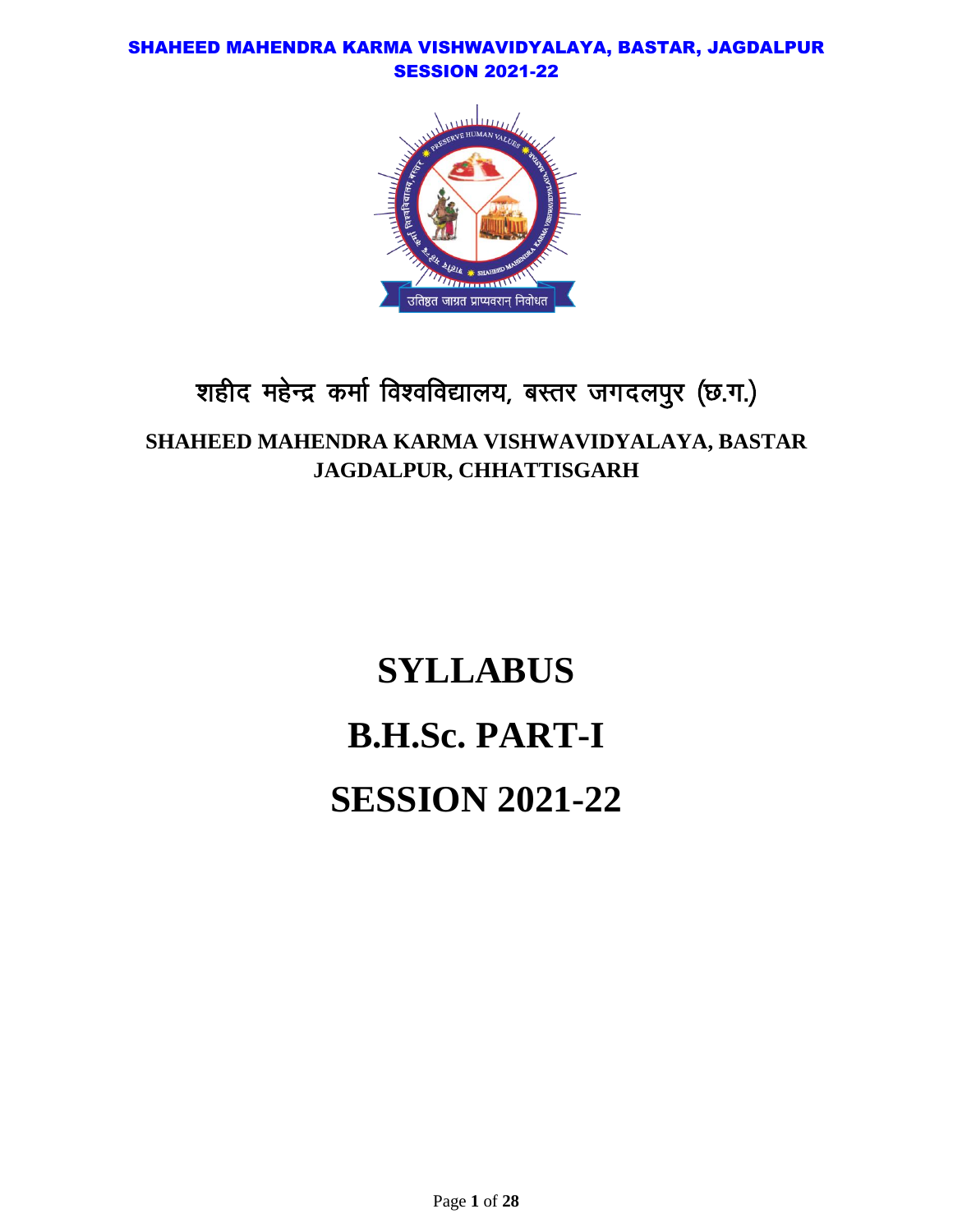| S.No.                 | Paper<br>No. | <b>Subject</b>                                       | <b>Theory</b><br>M. Mark | <b>Practical</b><br>M. Mark | <b>Total</b> | <b>Theory</b><br>M. Mark | <b>Practical</b><br><b>M.Mark</b> |
|-----------------------|--------------|------------------------------------------------------|--------------------------|-----------------------------|--------------|--------------------------|-----------------------------------|
| Group<br>$\mathbf I$  | (A)          | <b>Environmental Studies</b>                         | 75                       |                             | 100          | 33                       |                                   |
|                       | (B)          | Field work                                           | 25                       |                             |              |                          |                                   |
|                       |              | <b>Foundation Course</b>                             |                          |                             |              |                          |                                   |
|                       | (A)          | Hindi Language-I                                     | 75                       |                             | 75           | 26                       |                                   |
|                       | (B)          | English Language-II                                  | 75                       |                             | 75           | 26                       |                                   |
| Group<br>$\mathbf{I}$ | (A)          | <b>Basic Nutrition</b>                               | 50                       | 25                          | 75           | 33                       | 09                                |
|                       | (B)          | Introduction to Resource<br>Management               | 50                       | 25                          | 75           |                          | 09                                |
| Group<br>III          | (A)          | Introduction to Human<br>Development                 | 50                       | 25                          | 75           | 33                       | 09                                |
|                       | (B)          | Textile and Clothing                                 | 50                       | 25                          | 75           |                          | 09                                |
| Group<br>IV           | (A)<br>(B)   | <b>Community Development</b><br>Personal Empowerment | 50<br>50                 | 25<br>25                    | 75<br>75     | 33                       | 09<br>09                          |
|                       |              | and Computer Basics                                  |                          |                             |              |                          |                                   |
|                       |              | <b>Total</b>                                         | 700                      |                             |              |                          |                                   |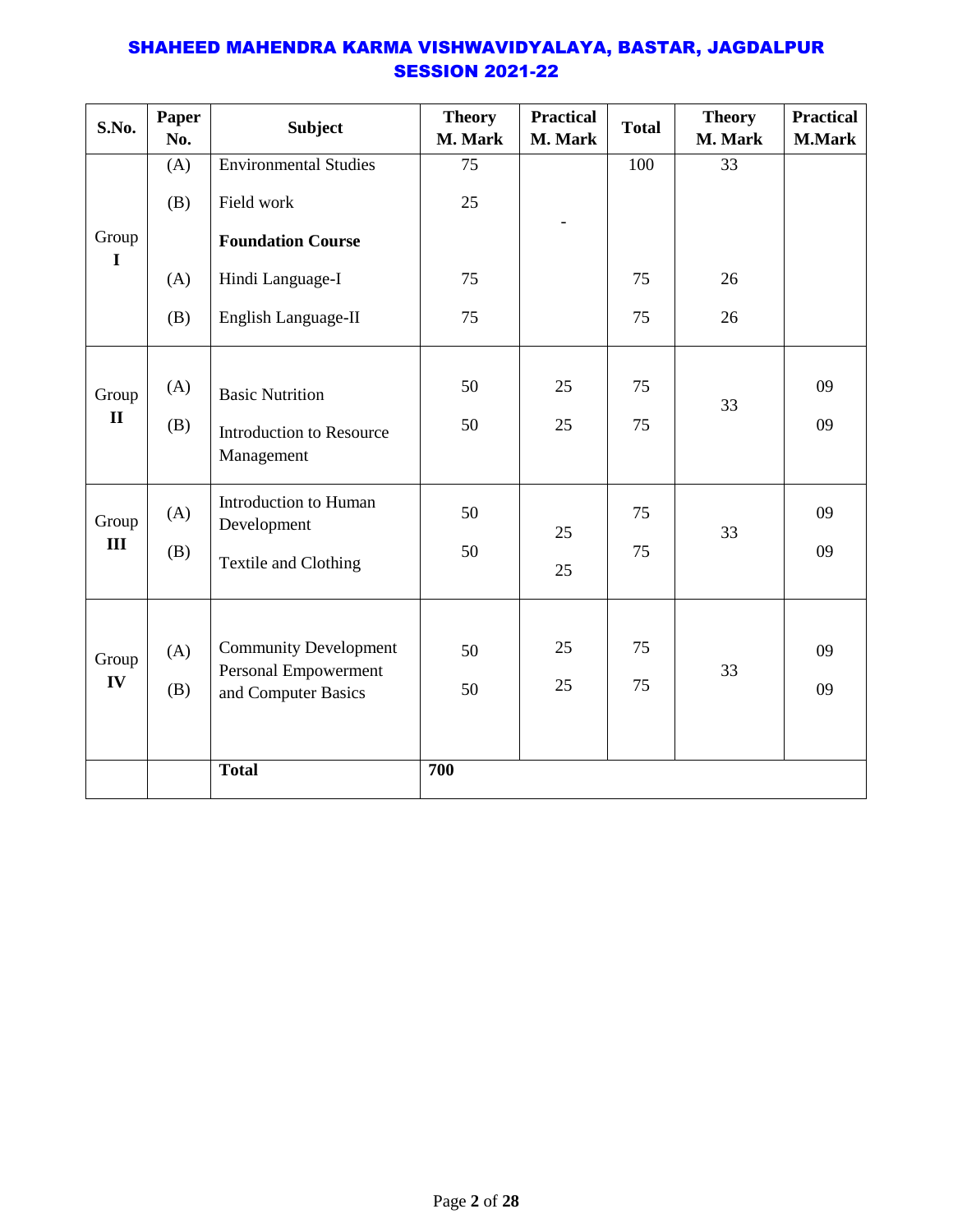| S.No.          | <b>Name of the Practical</b>                         | <b>Total</b><br><b>M.</b> | <b>Sessional</b> | <b>Viva</b> | <b>Practical</b>                                                                       | <b>Marks</b>         |
|----------------|------------------------------------------------------|---------------------------|------------------|-------------|----------------------------------------------------------------------------------------|----------------------|
| $\mathbf{1}$   | <b>BASIC NUTRITION</b>                               | 25                        | 0 <sub>5</sub>   | 05          | A. Preparation<br>&Presentation)<br>any one Recipe<br><b>B.</b> Taste                  | 10<br>0 <sub>5</sub> |
| $\overline{2}$ | <b>INTRODUCTION TO RESOURCE</b><br><b>MENAGEMENT</b> | 25                        | 05               | 05          |                                                                                        | 15                   |
| 3              | <b>INTRODUCTION TO HUMAN</b><br><b>DEVELOPMENT</b>   | 25                        | 05               |             | A. Preparation of<br>any one article of<br><b>Baby kit</b><br><b>B.</b> Toy or wearing | 10                   |
|                |                                                      |                           |                  |             | Food of Imm.<br><b>Chart</b>                                                           | 10                   |
| $\overline{4}$ | <b>TEXTILE &amp; CLOTHING</b>                        | 25                        | 05               |             | A. Drafting<br><b>Stitching</b><br><b>B.</b><br>C. Weave                               | 05<br>10<br>05       |
| 5              | <b>COMMUNITYDEVELOPMENT</b>                          | 25                        | 10               | 05          | <b>Preparation of</b><br><b>Audio-Visual aids</b>                                      | 10                   |
| 6              | PERSONAL EMPOWERMENT &<br><b>COMPUTER BASIC</b>      | 25                        | 05               | 05          | <b>Computer Practical</b>                                                              | 15                   |

#### **DISTRIBUTION OF MARKS IN VARIOUS PRACTICALS**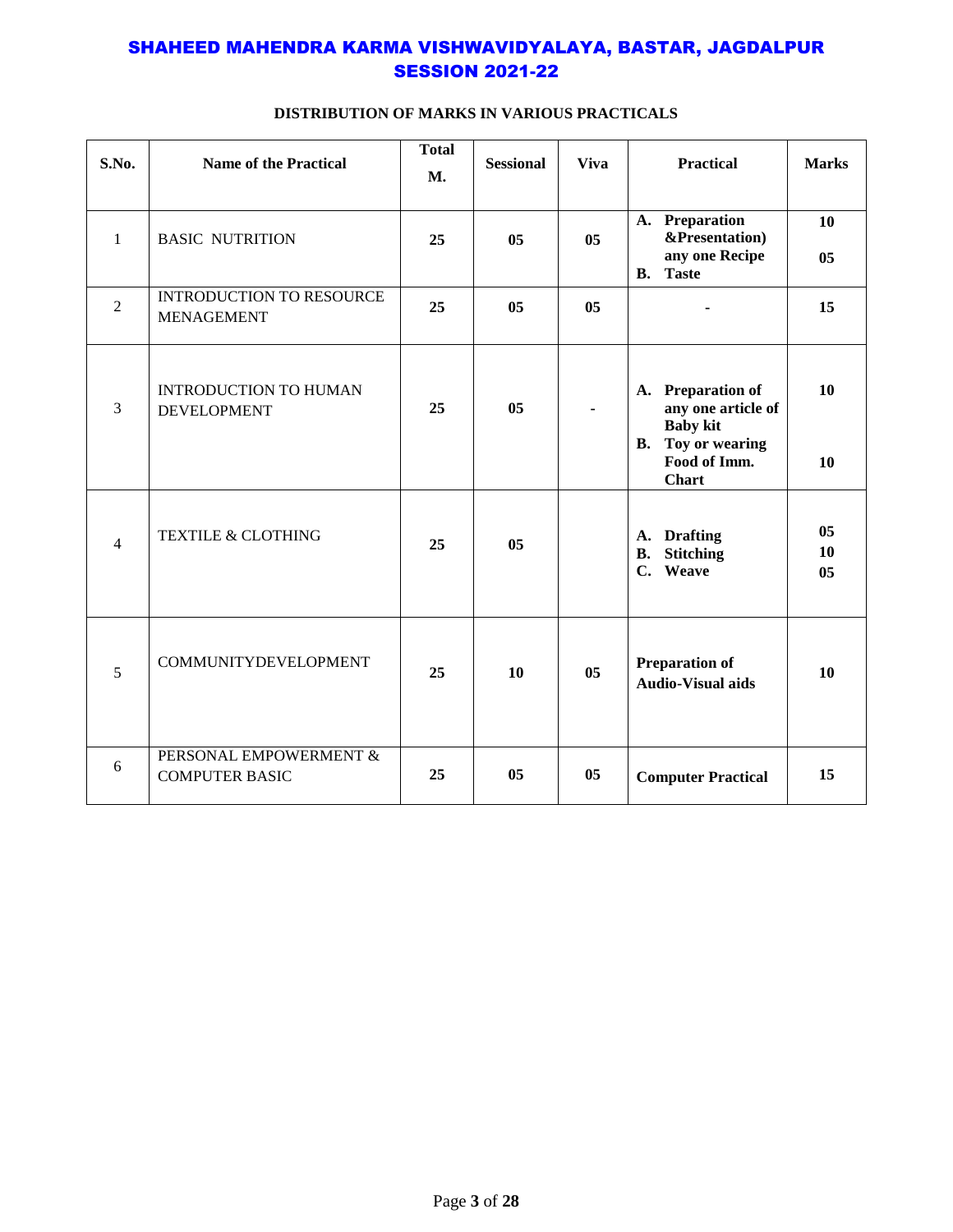संशोधित पाठ्यक्रम बी.ए. / बी.एस-सी. / बी.कॉम. / बी.एच.एस.-सी. भाग  $-$  एक (आधार पाठ्यक्रम) प्रश्न पत्र- प्रथम (हिन्दी भाषा)

पूर्णांक— 75

# नोट $-$

1. प्रश्न पत्र 75 अंक का होगा।

- 2. प्रश्न पत्र अनिवार्य होगा ।
- 3. इसके अंक श्रेणी निर्धारण के लिए जोडे जायेंगे।
- 4. प्रत्येक इकाई के अंक समान होंगे।

# पाठ्य विषय :—

# इकाई $-1$

- क. पल्लवन, पत्राचार, अनुवाद, पारिभाषिक शब्दावली एवं हिंदी में पदनाम
- ख. ईदगाह (कहानी) मुंशी प्रेमचंद

# इकाई—2

- क. शब्द शुद्धि, वाक्य शुद्धि, शब्द ज्ञान–पर्यायवाची शब्द, विलोम शब्द, अनेकार्थी शब्द, समश्रुत शब्द, अनेक शब्दों के लिए एक शब्द एवं मुहावरे-लोकोक्तियाँ
- ख. भारत वंदना (कविता)– सुर्यकान्त त्रिपाठी निराला

# इकाई $-3$

- क. देवनागरी लिपि नामकरण, स्वरूप एवं देवनागरी लिपि की विशेषताएँ, हिंदी अपठित गद्यांश, संक्षेपण, हिंदी में संक्षिप्तीकरण
- ख. भोलाराम का जीव (व्यंग्य) हरिशंकर परसाई

# इकाई–4

- क. कम्प्यूटर का परिचय एवं कम्प्यूटर में हिंदी का अनुप्रयोग
- ख. शिकांगो से स्वामी विवेकानंद का पत्र

# इकाई—5

क. मानक हिन्दी भाषा का अर्थ, स्वरूप, विशेषताएँ, मानक, उपमानक, अमानक भाषा ख. सामाजिक गतिशीलता – प्राचीन काल, मध्यकाल, आधुनिक काल

# मूल्यांकन योजना $:$

प्रत्येक इकाई से एक–एक प्रश्न पूछा जाएगा। प्रत्येक प्रश्न में आंतरिक विकल्प होगा। प्रत्येक प्रश्न के 15 अंक होंगे। प्रत्येक प्रश्न के दो भाग 'क' और 'ख' होंगे एवं अंक क्रमशः 8 एवं 7 होंगे। प्रश्न–पत्र का पर्णांक 75 निर्धारित है।

# पाठ्यक्रम संशोधन का औचित्य :–

व्याकरण के बुनियादी ज्ञान, संप्रेषण, कौशल, सामाजिक संदेश एवं भाषायी दक्षता को ध्यान में रखते हुए यह पाठ्यक्रम प्रस्तावित है।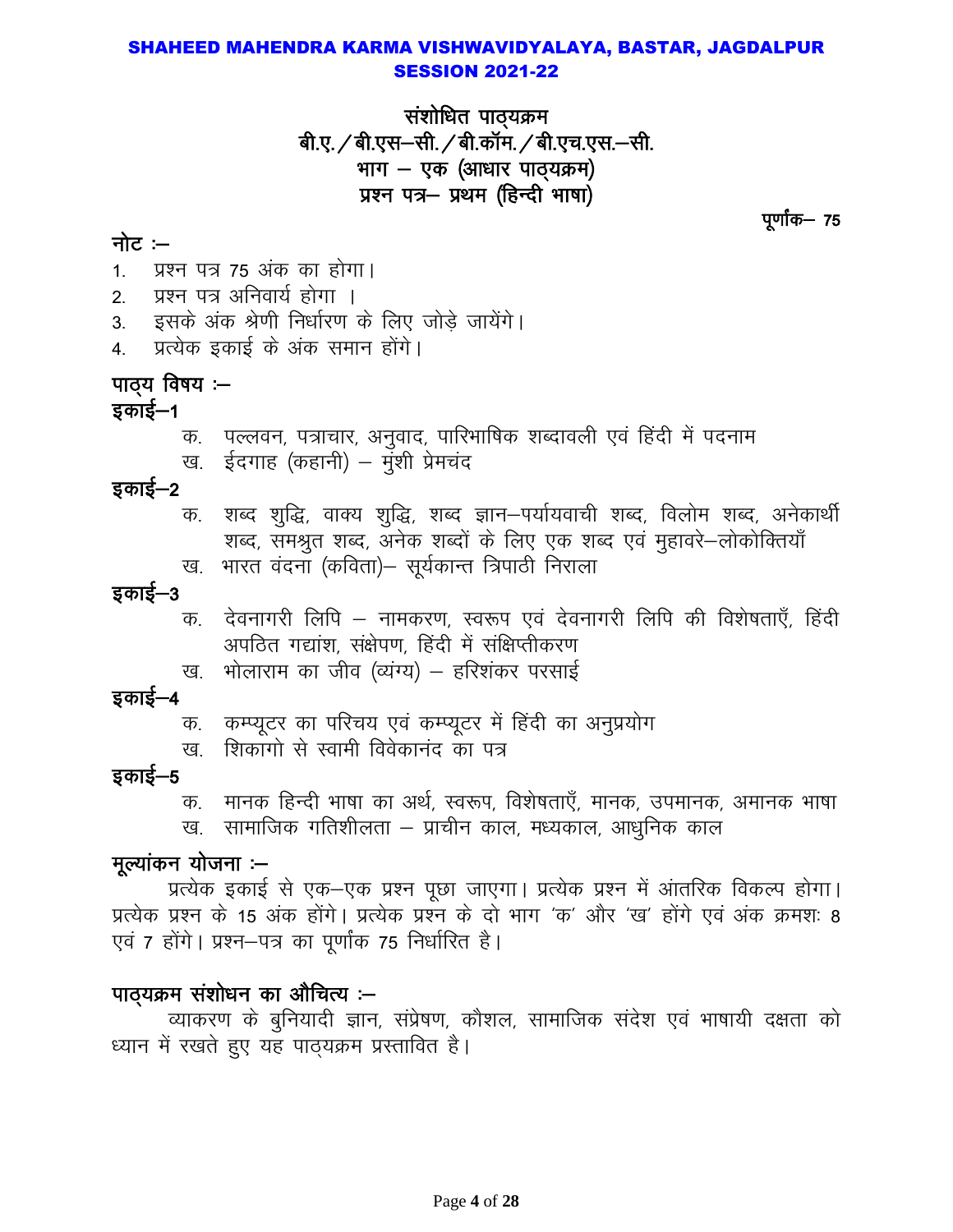## **B.A./B.Sc./B.Com./B.H.Sc. Part-I FOUNDATION COURSE PAPER-II ENGLISH LANGUAGE**

**M.M. 75**

**UNIT-I Basic language skills: Grammar and Usage.** Grammar and Vocabulary based on the prescribed text. To be assessed by objective/multiple choice tests.

> **(Grammar - 20 marks) Vocalulary - 15 Marks)**

# **UNINT-II Comprehension of an unseen passage. 05 Marks** This should imply not only (a) an understanding of the passage in question, but also (b) a grasp of general language skills and issues with reference to words and usage within the passage and (c) the Power of short independent. Composition based on themes and issues raised in the passage.

To be assessed by both objective multiple choice and short answer type tests.

- **UNIT-III Composition:** Paragraph writing **10 Marks**
- **UNIT-IV Letter writing** (The formal and one Informal) **10 Marks** Two letters to be attempted of 5 marks each. One formal and one informal.
- **UNIT-V Texts: 15 Marks**

Short prose pieces (Fiction and not fiction) short poems, the pieces should cover a range of authrs, subjects and contexts. With poetry if may sometimes be advisable to include pieces from earlier periods, which are often simpler then modem examples. In all cases, the language should be accessible (with a minumum of explantion and reference to standard dictionaries) to the general body of students schooled in the medium of and Indian language.

Students should be able to grasp the contents of each plece; explain specific words, phrases and allusions; and comment on general points of narrative or argument. Formal Priciples of Literary criticism should not be taken up at this stage.

To be assessed by five short answers of three marks each.

# **BOOK PRESCRIBED-**

English Language and Indian Culture - Published by M.P. Hindi Granth Academy Bhopal.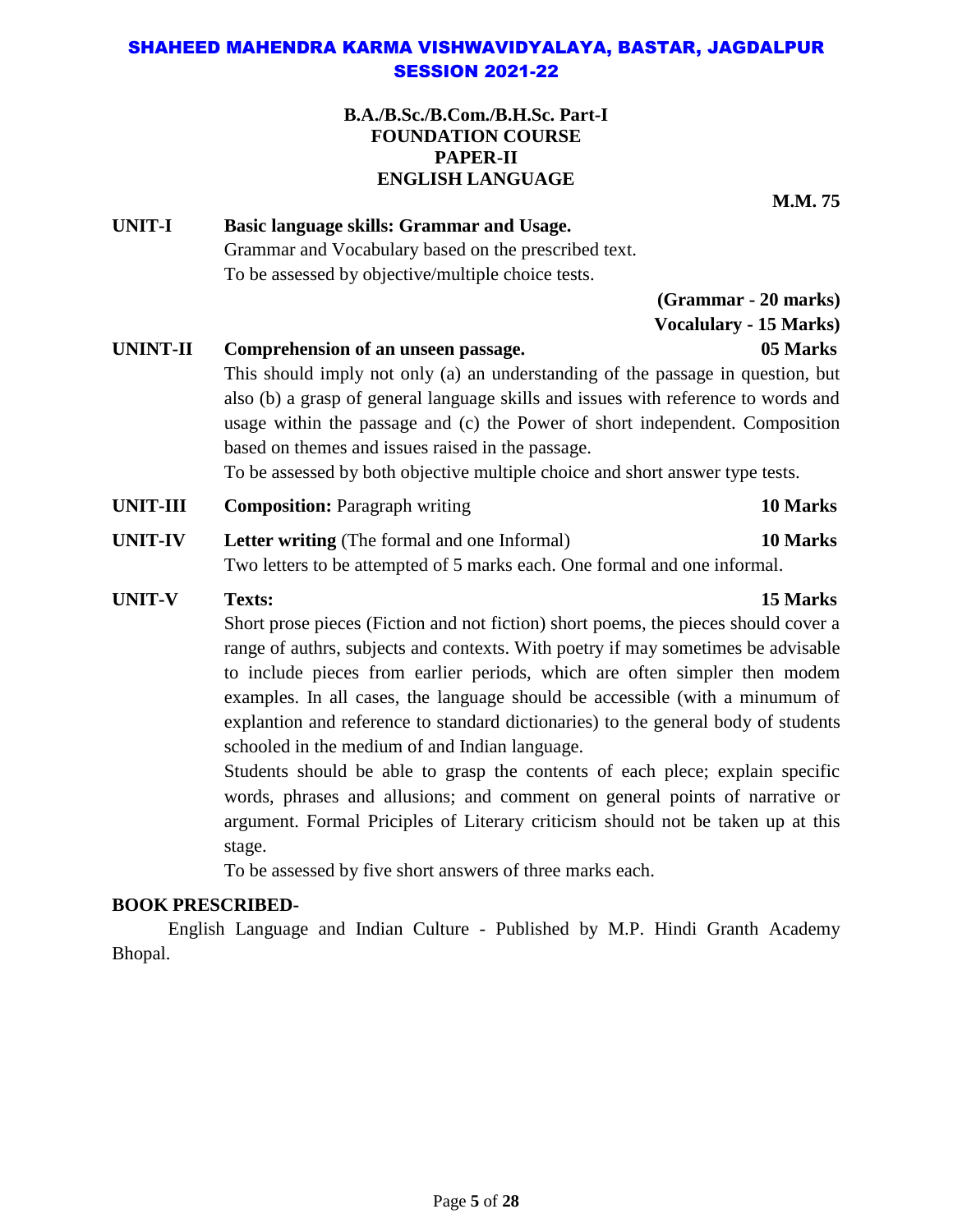# **B.Sc. (Home Science) PART- I Group – II Paper –A BASIC NUTRITION**

**M.M.50**

#### **OBJECTIVE:**

- This course will enable the student to understand the functions of food and the role of various nutrients, their requirements and the effects of deficiency and excess (in brief).
- Learn about the structure, composition, nutritional contribution and selection of different foodstuffs,
- Be familiar with the different methods of cooking, their advantages and disadvantages,

Develop an ability to improve the nutritional-quality of food.

# **THEORY**

**UNIT-I** Concept of Nutrition – Food, Nutrition, Under and Over Nutrition, Health

- 1. Functions of Food
- 2. Basic Terminology (Blanching, Marination, in cookery- Caramalization, Seasoning)
- 3. Methods of Cooking

#### **UNIT-II Nutrients: Macro nutrients**

Classification, sources, functions

Recommended Dietary-Allowances

Deficiency and excess (in brief)

Water

Carbohydrates

Fats

Protein

Fiber

# **UNIT-III Nutrients: Micro nutrients**

Calcium Iron Magnesium Zinc Fluorine Iodine, Selenium, Copper, Manganese Fat-soluble vitamins (A,D,E,K) Water soluble Vitamins (Thiamine, Riboflavin, Niacin, Vitamin C, Folic Acid, Pyridoxine, Pantothenic acid and vitamin B12 )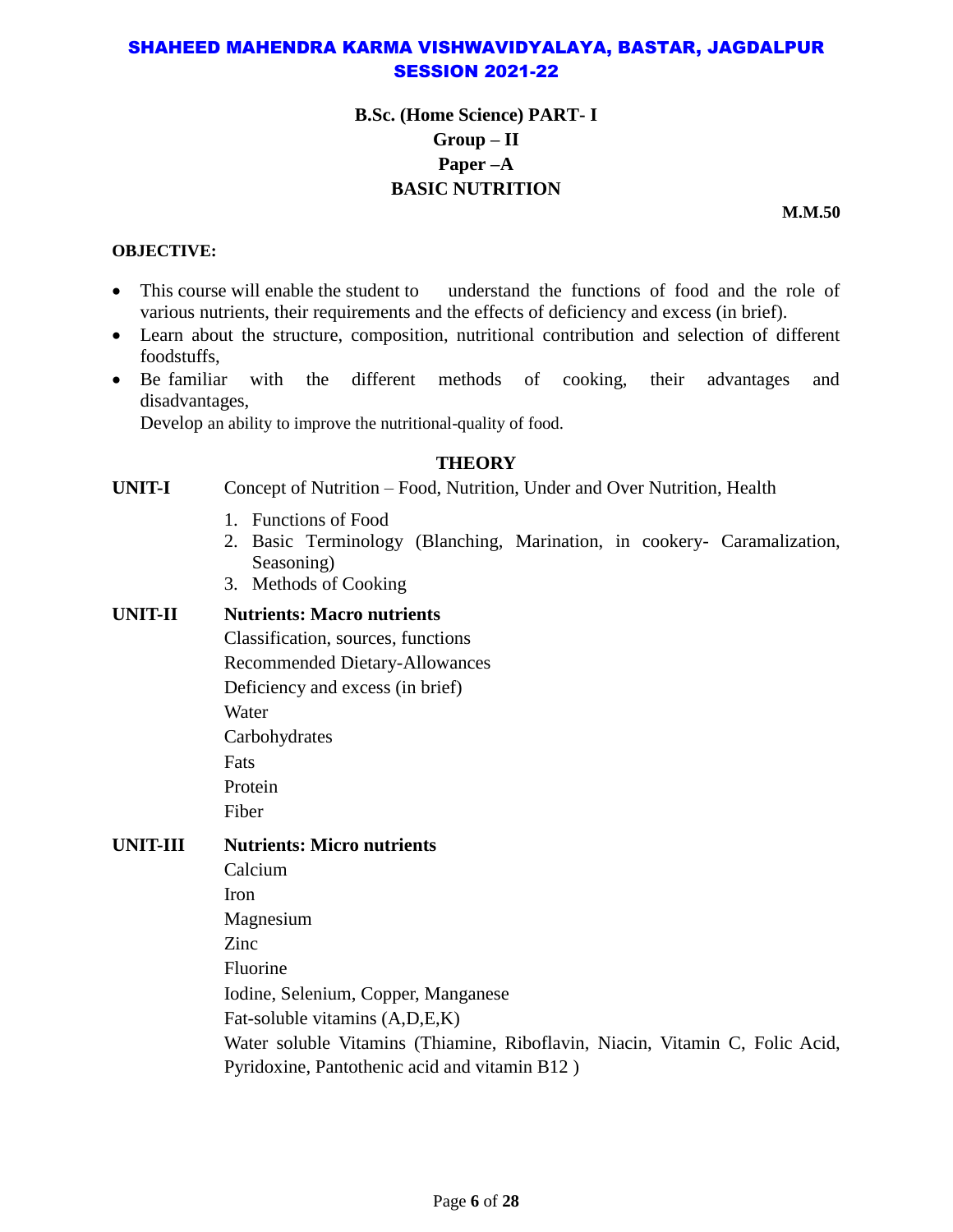#### **UNIT-IV** Food, Structure Composition Classification and Functions.

- Cereals, Millets and their products
- Pulses, Legumes and their products
- Fruits and Vegetables
- Milk and Milk Products
- Nuts and oil Seeds
- Meat, Fish, Poultry and Eggs
- Tea, Coffee, Cocoa, Chocolate and other beverages
- Condiments and spices.

# **UNIT-V** Improving Nutritional quality of Foods:

- Germination
- Fermentation
- Substitution
- Fortification and Enrichments

# **REFERENCES**:

Robinson, C.H., Lawler, M.R. Chenoweth,W.L and Garwick'A.E. (1986): Normal and therapeutic Nutrition, 17th Ed., Macmillan Publishing Co.

Swaminathan, M.S. (1985): Essentials of Food and Nutrition VI: Fundamentals Aspects VII: Applied Aspects.

Hughes, O.Behnion, M. (1970): Introductory Foods, 5th Edn., MacMillan Company. Williams, S.R. (198-9) -.Nutrition and Diet Therapy, 4th Edn. C.V. Mosby Co.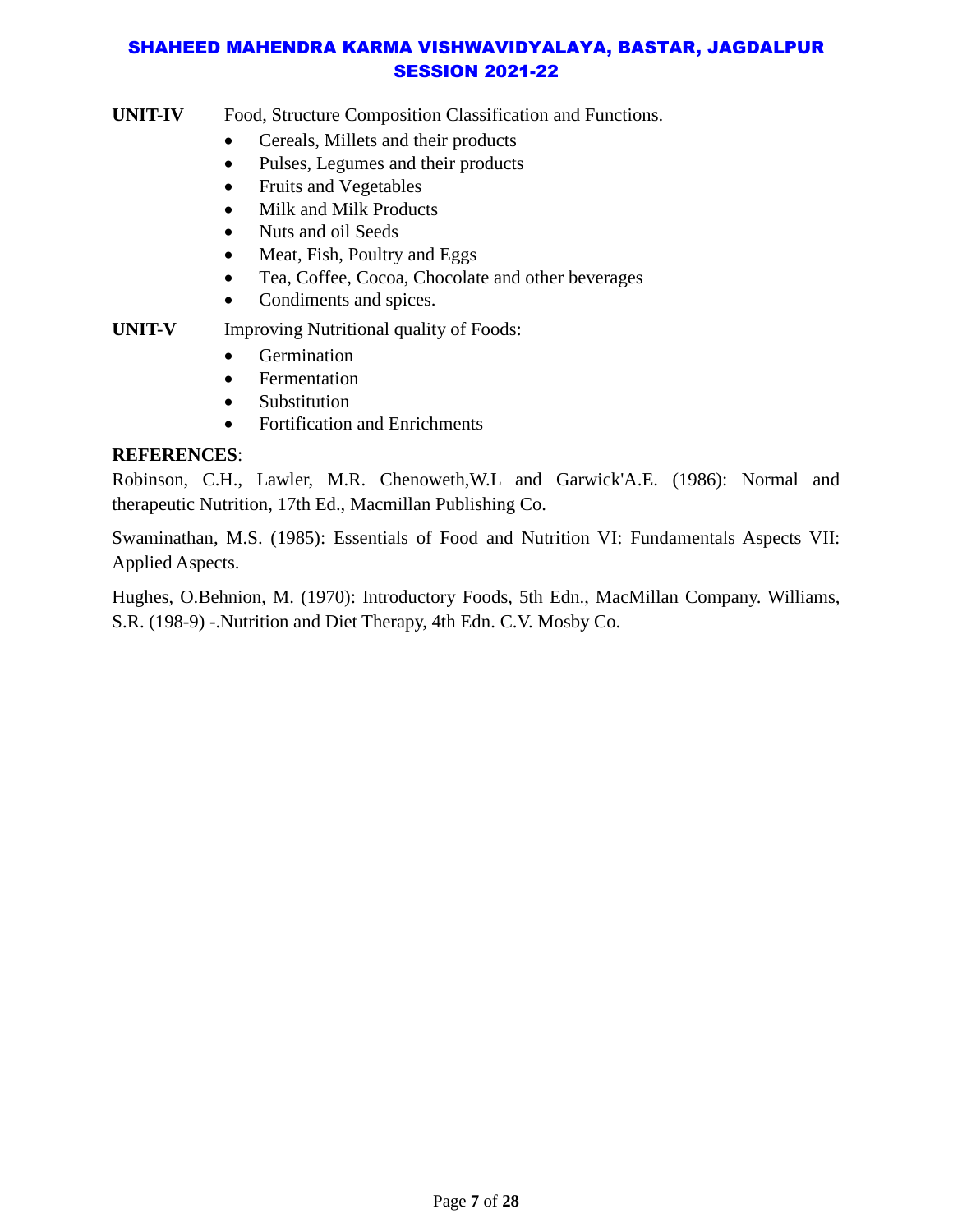# **PRACTICAL**

# **OBJECTIVES:**

- 1. To acqure skills in food preparation techniques.
- 2. To use appropriate methods of cooking for preparation of specific food products.
- **I** Weights and Measures standard and household measures for raw and cooked food. Preparation of two recipes using cooking methods Boiling, Steaming, Baking, Roasting, Frying and Grill

# **II Vegetables**

- a. Simple salads and sprouting
- b. Curries

# **III Fruits**  Fruit preparations using fresh and dried fruits.

# **IV Milk**

- a. Porridges
- b. Curds, paneer and their commonly made preparation.
- c. Milk based simple desserts and puddings custards, kheer, ice-cream

# **V Soups**

Basic, clear and cream soups

# **VI Peanut chikki, Paushitik ladoo**

# **REFERENCES**:

1. Robinson, C.H., Lawler, M.R., Chenoweth, W.L. and Garwick A.E. (.1986) : Normal and Therapeutic 'Nutrition, 17th Ed., Macmillan Publshing Co.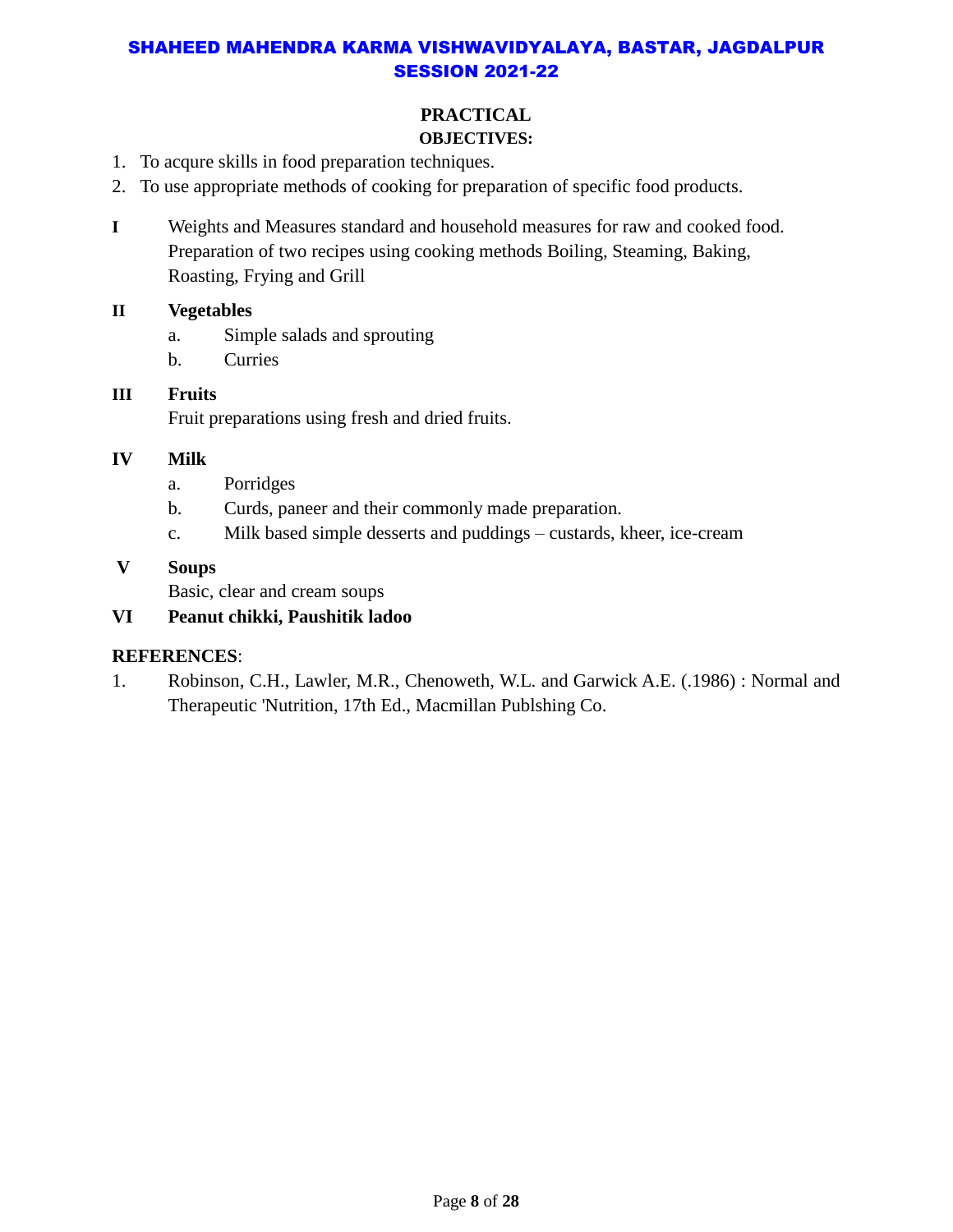#### **B.Sc. (HOME SCIENCE) PART- I Group – II Paper-B INTRODUCTION TO RESOURCE MANAGEMENT**

**M.M.50**

## **FOCUS**:

This course deals with the management of resources in-the family with particular reference to mobilising all the resources for achieving the family goals. It also deals with the factors motivating management and management applied to specific resources. The course intends to create awareness, appreciation and understanding of environment. The major environmental issues and problems are to be critically analysed for inculcating environmental consciousness among the learners and to help them take individual/ household/community level decision for making the physical environment condcive for . family living. The course content has to be taught at an elementary level.

#### **OBJECTIVES**

- **1.** To create an awareness among the students about, management in the family as well as the other systems.
- **2.** To recognize the importance' of wise use of resources in order to achieve goals.
- **3.** The physical environment and its components and the major issues.
- **4.** The impact of human, activities on environment
- **5.** The action needed for checking environmental threats

#### **THEORY**

#### **UNIT–I**

- 1. Introduction to Resource Management Definitions
- 2. Types of Management
- 3. Advantages of Management Limitation in Management
- **UNIT–II** Factors Motivating Management
	- 1. Goals Definition, Types and Utility
	- 2. values Importance, Sources, Classification, Characteristics, Changing values.
	- 3. Standards Conventional and non conventional qualitative, quantitative, conventional and non conventional.
	- 4. Relation between values, goods and standard
- **UNIT–III** (1) Resource
	- (a) Types of Resources
	- (b) Characteristics of Resource
	- (c) Factors affecting use of Resources
	- (d) Relation to Resources to Management
	- (2) Decision Making
		- (a) Definitions and Importance
		- (b) Steps of Decision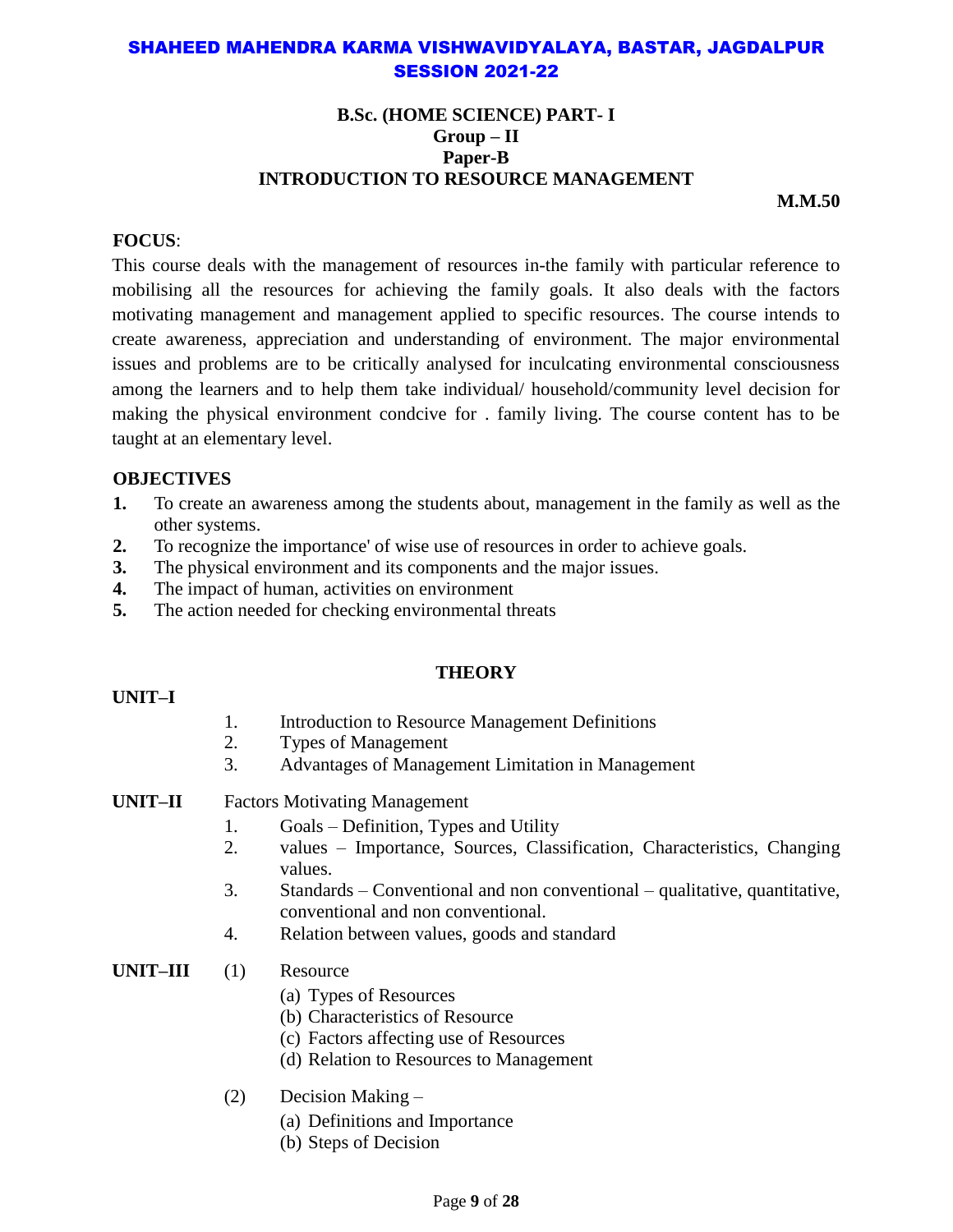- (c) Factors affecting decision
- (d) Resolving conflicts.

## **UNIT–IV** Management Process -

- 1. Meaning, Definition and element of Management process Planning, Controlling, Organising and evaluation.
- 2. Planning Importance, Techniques and Types Organisation.
- 3. Controlling Phases of Controlling, Factory in success of the control steps suitability, promptness, New decisions, Flexibility
- 4. Supervision Types of Supervision Direction and Guidance
- 5. Evaluation Importance, Types, Techniques of Self evaluation, Evaluation of whole process and management.

**UNIT–V** Management of Resources -

- (1) Time Management Tools Time patterns, Time Cost, Peak Load, Work Curve, Rest Period, Time Norm.
- (2) Energy Management
	- (a) Introduction, Types, Causes, Symptoms, of fatigue Measures to Relives. Process of energy management.
- (3) Work Simplification Definition Importance, Techniques Forma and informal pen and pencil techniques.

# **PRACTICAL (any six)**

- 1 Identify and formulate various types of standard that student can have .
- 2 Identify and formulate five goals that a student will have.
- 3 Identify and formulate various types of decision, write process of decision making.
- 4 To work out minimum and maximum working approach. (Vertical and horizontal)
- 5 Take up a situation trip/function/picnic/party and manage that situation. Write the process of management implementing and report.
- 6 Making time plan for a student (at least for a week) and explain it.
- 7 To develop simplify methods of any work.
- 8 Visit to energy garden.

#### **Reference:**

- Koontz H. and O'Donnel C. 2005, Management A system and contingency analysis of margerid functions, New York, Mc Graw – hill book Company.
- Kreitnes 2009, Managment theory and application, congage, Learning India.
- Rao V.S. and Narayana P.S. Principles and practice of Management 2007 Konark.
- Douglas, Ian (1983): The Urban Environemtn, London, Edward Arnid.
- Dowdswell, Elizabeth (1997: Salvaging the Earth: Need for Action. P.20-24 in Environmental crisis and humans at risk: priorities for action. Edited by Sinha, Rajiv K. Ina Shree Publ., Jaipur.)
- Ruth E. Deacon Francille M. Firebaugh (1975) : Family Resource Mangement Principle and Application, Roy Houghton Mifflin Company (Unit I, II, IV-VII)
- Irrna, H. Gross, Elizabeth Grandall, Marjoris M. Knoll (1973): Management for Modern families, Prentice Hall, Inc, Englewood Cliffs, New Jersey (Unit I - VIII).
- Enger, Eldon D & Smith, Bradley F (1995): Environmental Science: A Study of Interrelationships. Wrn. C. Brown Publ., Dubuque, IA.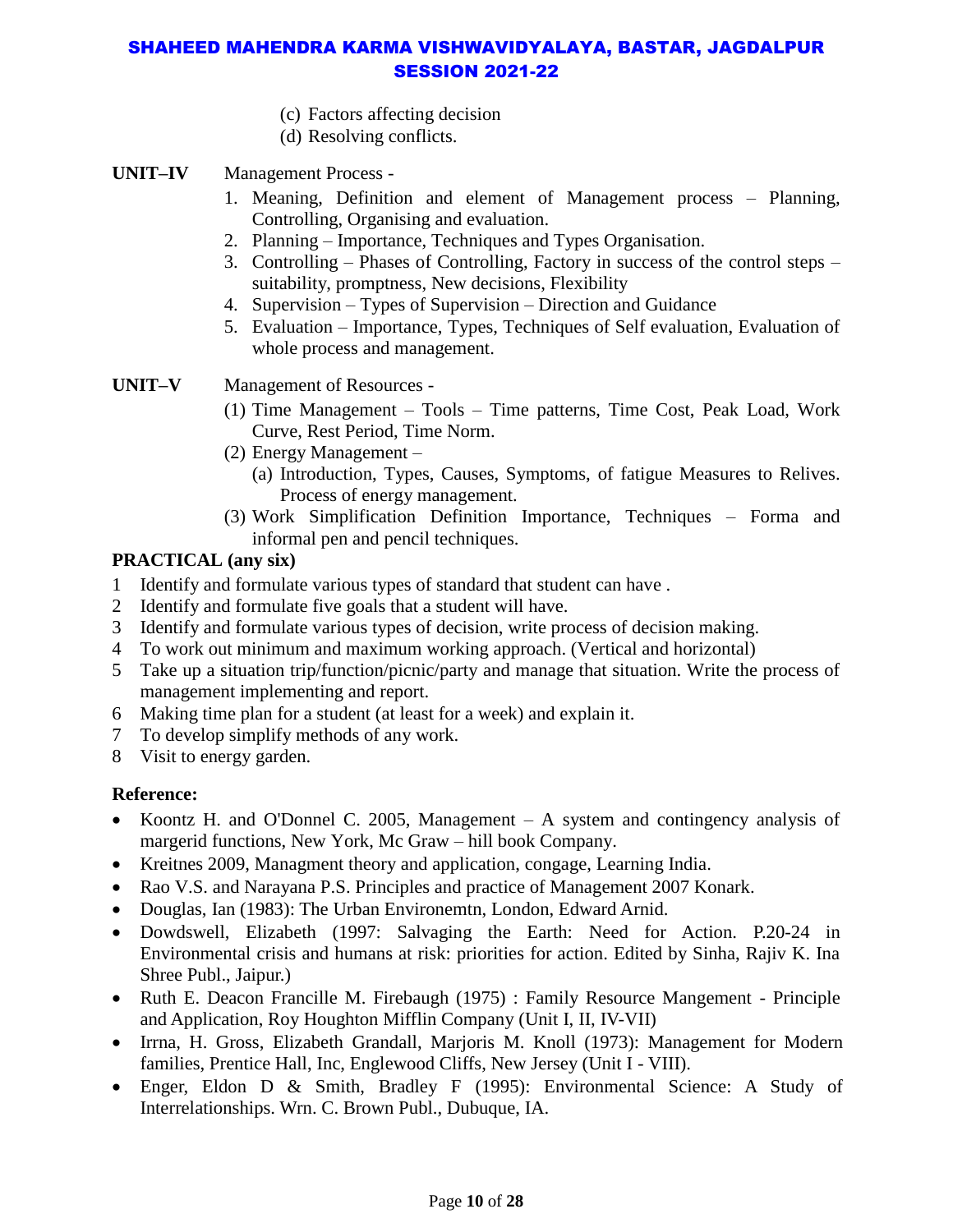- Hough, M (1984): City Form and Natural Process: Towards a New Urban Vernacular, London, Croom Helm.
- Kingsley, G.T. B.W. Fergusan, B.T. Bower and S.R. Dee (1994); Managing Urban Environmental Quality in Asia. Washington, D.C. World Bank, Technical Paper 220.
- Lang, R (1994): Urban Eco-system From Concept to Application in Human Scoiology and the Natural World: Prspective **son** Sustainable Future. Eds. DV.J.Bell., R.Keil, Toronto, Yor University.
- Mish.ra, Ashok Kumar: Role of Agriculture in Rural Development, Khadi Gramodyog 44 (5) Feb 1998p. 165-171.
- Mooney, Pat Roy: The Parts of Life: Agricultural Bio-diversity, indigenous knowledge, and the role of trie third system. Development Dialogue April 15, 1998p. 7-181.
- Rao, B. Narsimha: Chemical pesticides in human environment: a serious health hazard. P. 105-110 in Environental crisis and humans at risk: Priorties for action. Edited by Sinha, Rajiv K. Ina Shree Publ., Jaipur, 1997.
- Shastri, Satish & Trivedi, Manjoo Bala (1997): Environmental Laws in India: How Effective It is. p. 277-283 in Environmental crisis and humans at risk; prioriteis for action. Edited by Sinha, Rajiv K. Ina Shree Publ. Jaipur.
- Sinha, Rajiv K. (1997): Environmental pollution: the 20th Century Killer. P.49-64 in Environmental crisis and humans at risk: priorities for action. Edited by Sinha,Rajiv K. Ina Shree Publ., Jaipur
- Sinha, Rajiv K. (1997): Deforestation and Habitat Destruction: Threal to the Global Ecological Balance. P. 65-76 In Environmental crisis and humans at risk: priorities for action. Edited by Sinha, Rajiv K. Ina Shree Publ., Jaipur.
- Sinha, Rajiv K. & Khinchi, Shyam Sunder (1997): Desertification: the silent eco-crisis of land sterlization and annihilation of human civilization. P. 87-94 In Environental crisis and humans at risk: priorities for action. Edited by Sinha, Rajiv K. Ina Shree Publ., Jaipur.
- Sinha, Rajiv K. (1997): Reforesting the earth: an insurance for survival. P.213-227 In Environmental crisis and humnans at risk: prioriies for action. Edited by Sinha, Rajiv K. Ina Shree Publ., Jaipur
- United Nations Environment Program meAA/orld Health Organisation (1992): Urban Air Polution in Megacities of the World. Oxfor: Blockwell.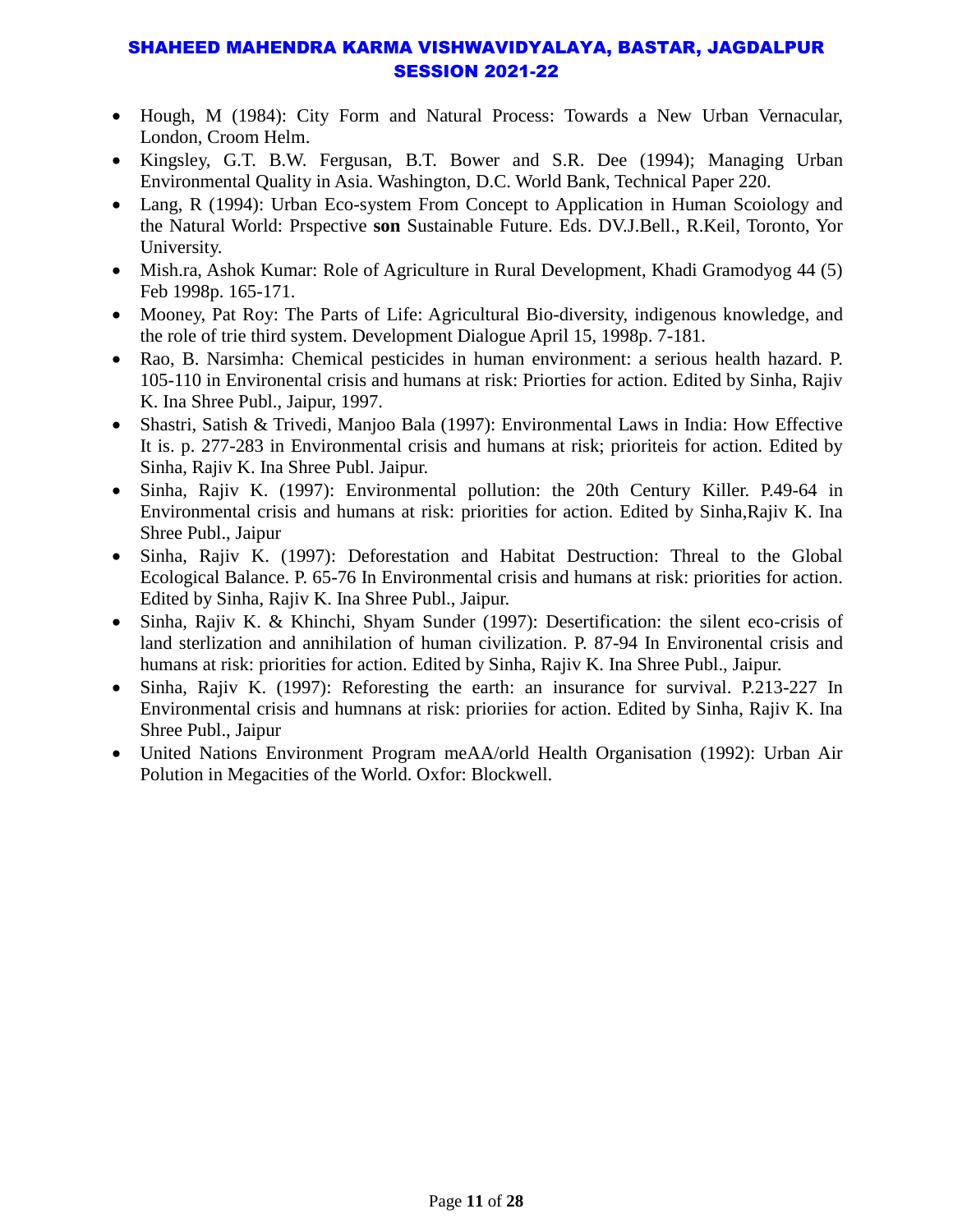# **B.Sc. (HOME SCIENCE) PART- I Group – III Paper- A INTRODUCTION TO HUMAN DEVELOPMENT**

**M.M.50**

#### **FOCUS**:

This is an attempt to guide undergraduate students in understanding of the field of Human Development in a basic way.

A Concious deviation is taken from the stage-wise approach to. the life span so as to make the course more meaningful and to allow for flexibility in understanding human development, as a continuous process. All topics are given a cross-cultural orientation. The major topics covered are: An overview of the field; factors important for growth and development; different dimensions of development across the life-span namely, physical and motor, cognition, language, socio-emotional and personality and finally relevant issues in human development and social change.

Techers are encouraged to use the points of emphasis mentioned and culturally relevant examples to stimulate throught and participatroy discussion. The use of Video-films is also recommended to suppliement course content and facilitate discussions. This course purports to create awareness and appreciation for the role and functions of marriage and family as basic institutions. The changing trends, the dynamics of adjustment and contemporary problems and issues are to be critically analysed for developing better understanding of needs, adjustment areas and intervention strategies.

#### **OBJECTIVES:**

#### **The student will** –

- 1. Acquire knowledge and insights about the dynamics of contemporary marriage and family systems in India.
- 2. Become acquainted with the concept, goals and areas of adjustment, relationship within the family.
- 3. Become aware of her changing roles and relationships with the family.
- 4. Understand the dynamics of families in distress and crisis.
- 5. To introduce student to the field of human development-concept, dimensions and interrelations
- 6. To sensitize students to social and cross-culture contexts in human development.
- 7. To sensitize students to interventions in the field of human development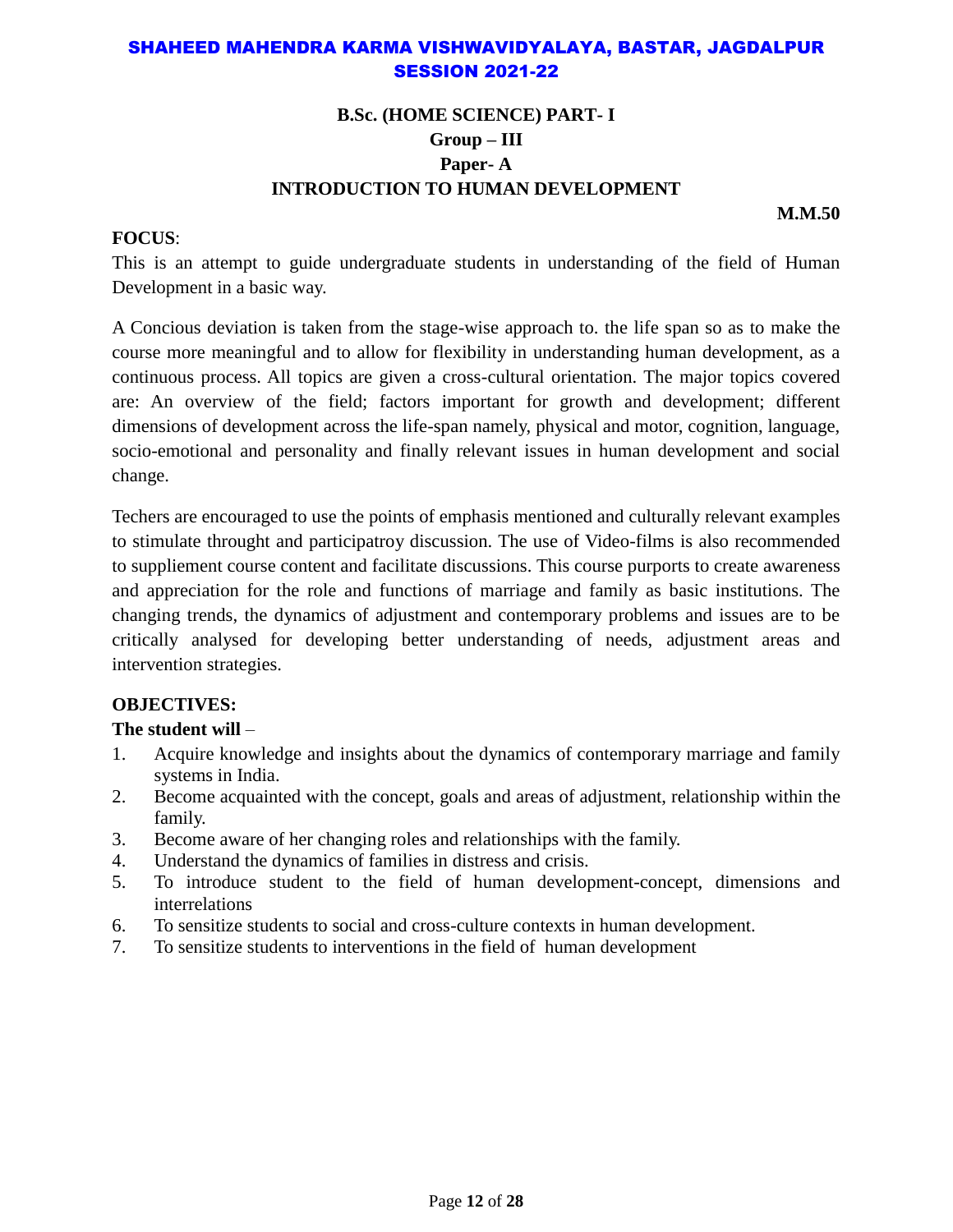## **THEORY**

#### **UNIT–I An overview on the field of HD**

- i what is human development? Why do we need to studyit? defenition of development,ie. Family and society, variations across cultures and individual differences inHuman development.
- ii family and child welfare ;**a**. family welfare programme, **b**. childwelfare programme.
- iii Growth and Development
	- a. Understanding growth and development (Definitions)
	- b. General Principles of development.
	- c. Constraints and facilitators in growth and development (influences of heredity and environment)
	- Genetic inheritance: (i) fertilization (ii) Number of chromosomes. (iii) the uniqe third pair determines sex, (iv) genotype and phenotype, (v) sex linked genetic effects.
	- Environmental per-requisites: (i) Nutrition, (ii) opportunities.
	- Interaction between environment and inheritance: (i) genes provide the predisposition, range and direction of development, (ii) environment determines the extent or limit.
	- The beginning of a new life
	- Prenatal development
	- Prenatal influences on the child: biological risks, age of mother, physical characteristics, illness, diet and nutrition, stress and emotional strains environmental hazards.

#### **UNIT-II Physical Development**

- The new born physical appearance: size, weight, bodily proportions, sensory capacities i.e. hearing, vision, taste, smell,, touch, temperature and position.
- Changes in size, shape, muscles and bones, and brain as it continues through: infancy end of infancy,
- Linking physical and motor development.

# **Motor development:**

- Reflexes in infancy; major milestones through end of infancy,
- Physical and motor development can be influenced through:
	- (i) Maturation, (ii) nutrition, (iii) monitoring and healthcare,
	- (iv) Stimulation, (v) practice.

#### **UNIT-III Cognitive Development across the Life Span**

- a. Cognitive development
- The concept of intelligence
- (A brief introduction to Piaget's theory )introduce stages withour much elaboration : sensorimotor stage in infancy concrete operational stage in childhood changes in remembering the reasoning in middle childhood,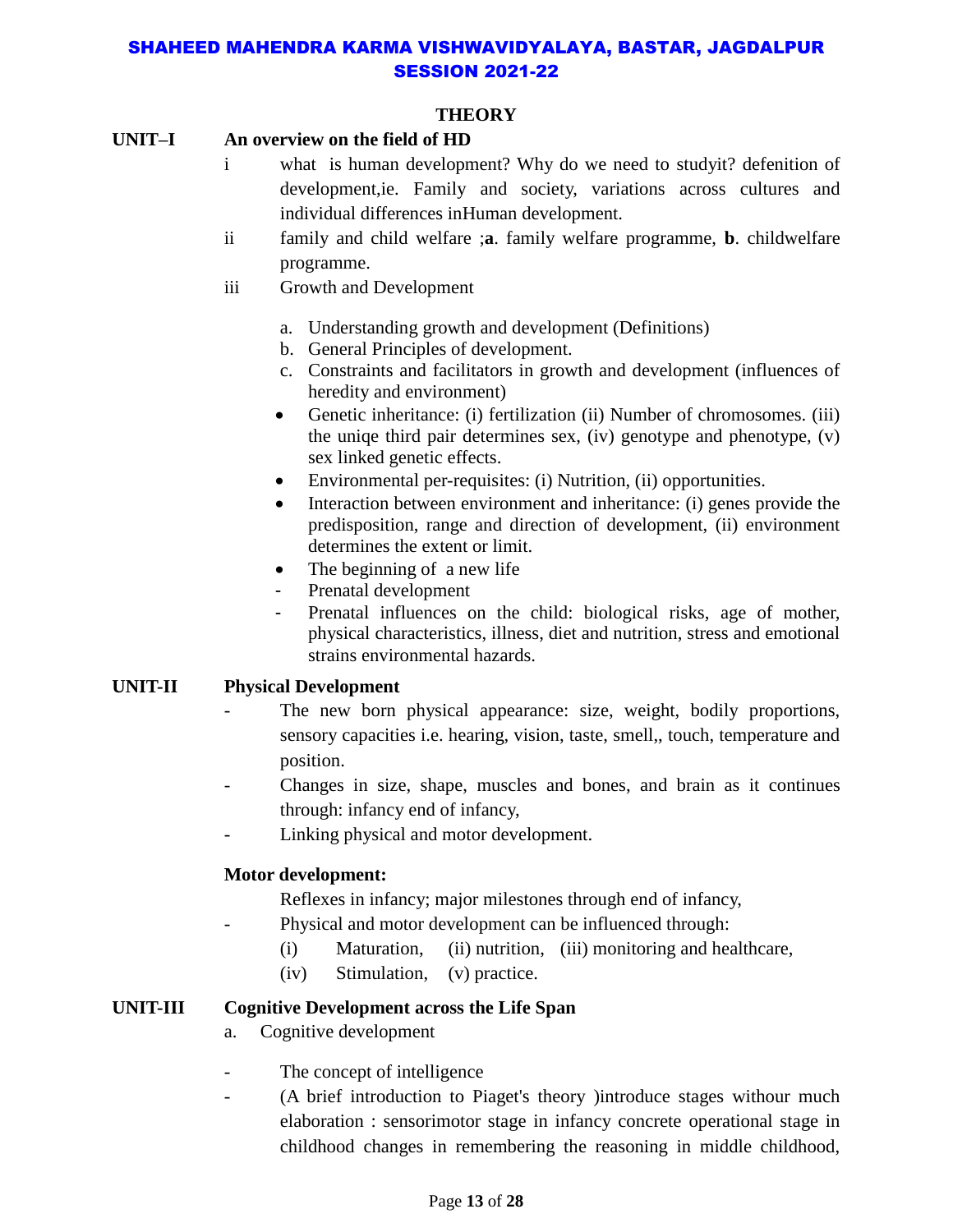formal operations in adolescence, fluid and crystallized intelligence in adulthood, declining cognitive abilities in late adulthood and old age.).

# **The Developmet of Language Across the Life Span Language as a form of communication**

- **-** Functions of language: expressing wishes, controlling others, interacting with others, expressing individuality, exploring the world, pretending, using language to communicate/share information, understanding our society and culture, reasoning.
- Communicating before language development i.e. the stages of vocalization: undifferentiated crying differentiated crying, babbling, Imitation of sound, patterned speech.
- Beginning to use language: one or two word utterances; early sentences; telegraphic speech; understanding metaphors, smiles, irony, reflecting on superficial and deeper level meanings of sentences.
- Uses of language; conversational acts (non-verbal) conversational conventions, learning to listen.
- Language development can be influenced through:
	- (i) maturation, (ii) stimulation
- Deviations in language development: in language development: Possible decline of language in the aged, (speech- impairment and disorders to be introduced briefly).

# **UNIT-IV** Socio-emotional Development Across the Life Span

- a. Understanding social and emotional development
- b. Social development:
	- Introduce socialization as an important part of the process of becoming human.
	- Social milestones: beginning with the emergence of the social smile; attachment, separation, anxiety, acquiring sex roles in childhood, induction into occupational roles by adulthood, social isolation and consequences in late adulthood and in the elderly.
	- Patterns and role of parent-child interactions, interactions with siblings and peers; social and cultural interactions through infancy to old age.
- c. Emotional development
	- Emotions serve two adaptive functions: (i) motivating and (ii) communication.
	- Basic emotional reactions (joy, fear, jealousy, anger, sadness, aggressions)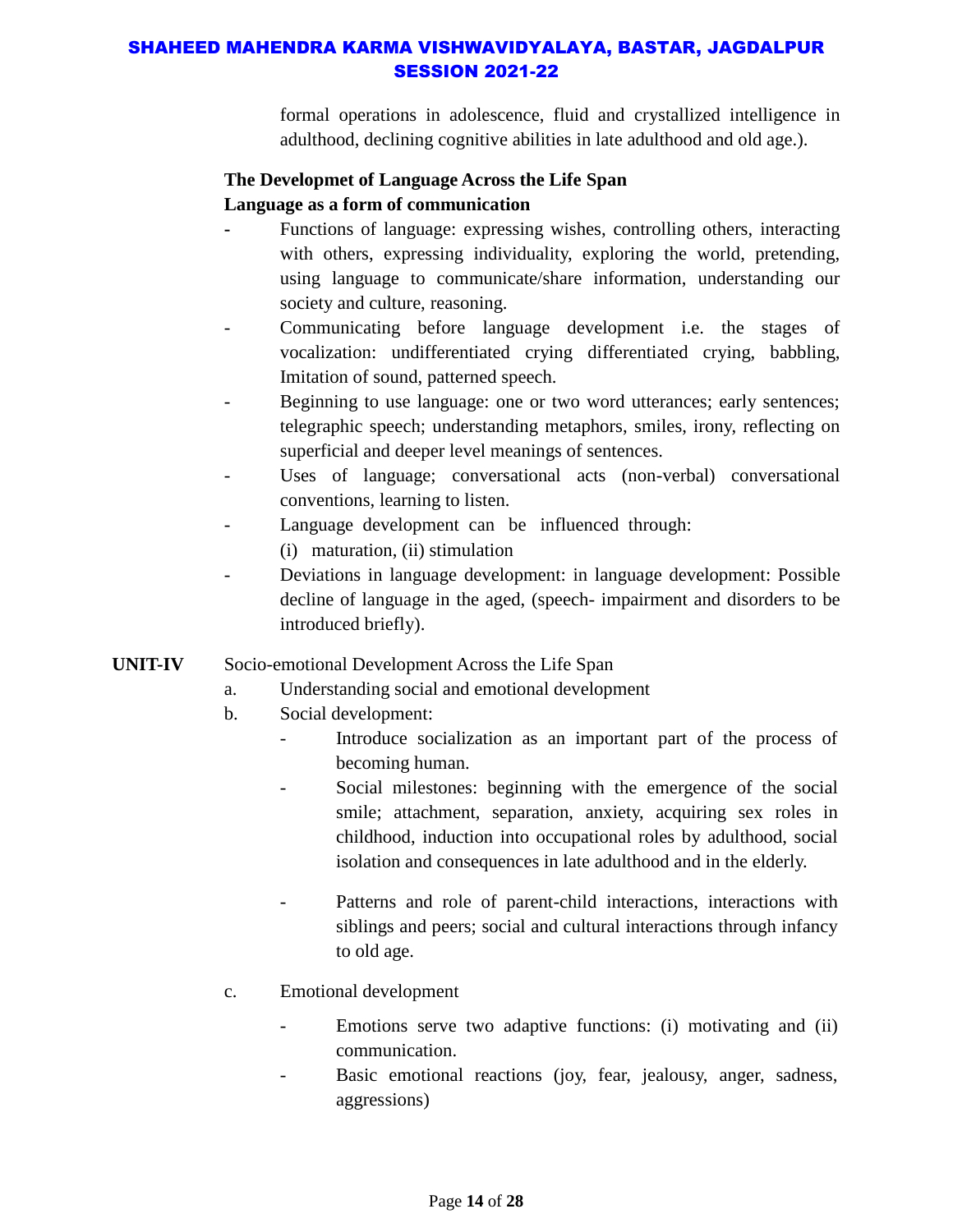- Components of emotion: (i) emotions are elicited by the context, (ii) include bodily activity, (iii) emotional expressions are made through facial expressions, bodily movements, vocationalization, (iv) labelling emotions. Emotions may be acquired as a result of/by the Influence of - (i) internal and external sources, (ii) cognition, (iii) learning and (iv) social reinforcement.
- Milestones of emotional development through infancy and childhood emotional confusions and adolescence, stability of emotions in adulthood and old age.
- Emotional problems: (i) depression, (ii) over-activity, (iii) aggression.

#### **Personality Development Across the Life Span**

- a. Personality Development
- b. Personality may be influenced by: (a) heredity, (b) environment (parenting styles, peer groups, social interactions, early childhood experiences, life events, support available in a community etc.)
- c. The role of social norms in personality development. Deviant personalities: (juvenile delinquency in childhood and anti-social personalities in adulthood)

# **UNIT-V Marriage**

- a. Marriage as an institution: goals, rituals, functions, changes and challenges.
- b. Mate selection: factors influencing, considerations of exogamy and endogamy, changing trends, arranged and personal choice of mates.
- c. Preparation for marriage, social emotional issues, financial concerns and exchanges, guidance and counseling.
- d. Marital adjustment, areas and factors influencing: planned parenthood.

# **Families with Problems**

- a. Families with marital disharmony and disruption, dimension, casual factors.
- b. Families in distress, violence and abuse, dowry victimization, violence against women.

# **Interventions for Families in Trouble**

- a. Counseling premarital and marital
- b. Public awareness and education programmes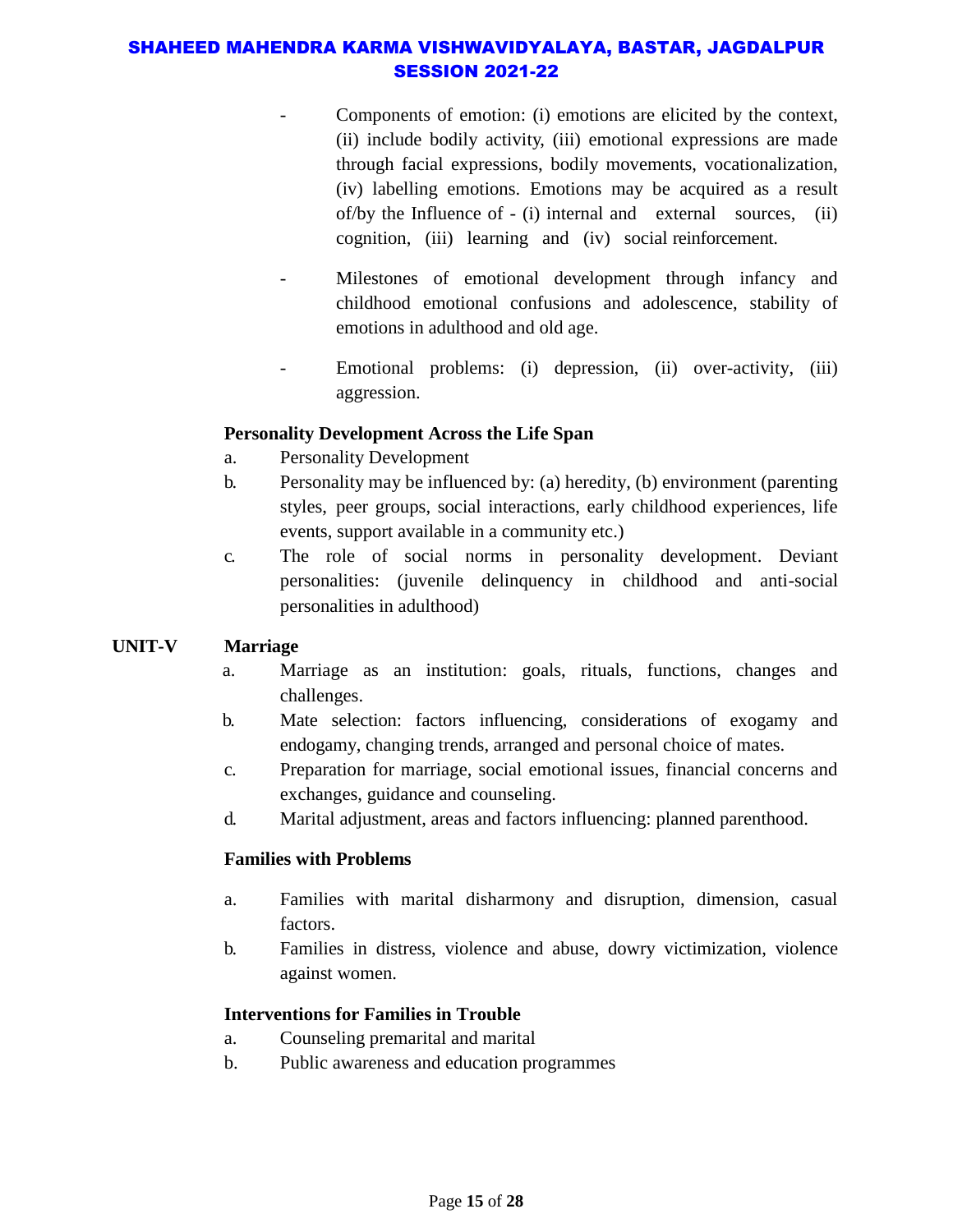# **PRACTICAL**

Production to Human Development and Family Dynamics

- 1. Visit to a pediatric ward to observe a new born body and a premature baby.
- 2. Preparing a growth average height weight chart of five (5) children from one to (1 -3) years.
- 3. Study of immunization schedule.
- 4. Survey of parent's regulative awareness about weaning food, toys; clothes.
- 5. Preparation of body Kit- Baby carry bag, bib, Jhabla.

#### **REFERENCES:**

- 1. Aries, P. (1962): Conturies of childhood, New York, Vintage. Unit-I, whole book.
- 2. Borsteimann, L.J. (1988): Children "before Psychology: Ideas about Children form Antiquity to the Late 1800s (pp. 1 -40). In P. Mussen (Ed.) Handbook of Child Psychology, Vol. 1, New York; Scientific American Books.
- 3. Cole, M. & Cole, S. (1989): The Development of Children. New York; Scientific American Books.
- 4. Cole, M. & Cole, S. (1993): The Development of Children (pp. 276-313). New York: Scientific American Books. Unit V pp. 276-331. Unit VI, Unit VII, York: Scientific American Books.
- 5. Gay. L.R. (1981): Educational Research: Competencies for Analysis and Application, Ohio; Charles E. Merrill. Unit I pp. 8-12.
- 6. Gordon, I.J. (1975): Human Development. New York: Harper & Row. Unit pp. 2-21.
- 7. Harris A.C. (1986): Child Development. St. Paul: West Pub. Unit I, pp. 5-17.
- 8. Lerner, R.M. & Hultsch, F. (1983): Human Development: A Life-Span Perspective. New York: Harper & Row. Unit I, pp. 75-91; pp. 117-140; Unit II pp. Unit IV pp.
- 9. Lerner & Hultsch (1983) :'Human Development: A Life-Span Perspective (pp. 247-253). New York: McGraw HII Book Co.' Unit VI, Unit VII.
- 10. Mclearn (1966): Behaviour Genetics. In Hoifman M. & Holfman L. (Eds.) Review of Child Development rosoarch. Chicago Press.
- 11. Mussen, P., Conger, J.J., Kagan J. & Huston, A.C. (1990): Child Development and Personality. New York: Harper & Row. Unit I pp. 12-18; Unit II pp. Unit III pp...Unit IV pp.
- 12. Mussen, P., Conger, J.J., Kagan J. & Huston, A.C. (1990): Child Development and Personality, (pp. 217-259). New York: McGraw Hill Book Co. Unit V pp. 217-259. Unit Vi pp.
- 13. Santrock, J.W. (1988): Children Iowa: WMC Brown. Unit VI pp.
- 14. 'Saraswathi, T.S. & Kaur, B. (1993): Human Development and Family Studies in India. New Delhi: Sage Publications. Unit VIII.
- 15. Saraswathi, T.S. & Kaur, B. (1993) : Human- Development and Family Studies in India: An agenda for research and policy, (pp. 90-121), New Delhi. Sage Publications. Unit I.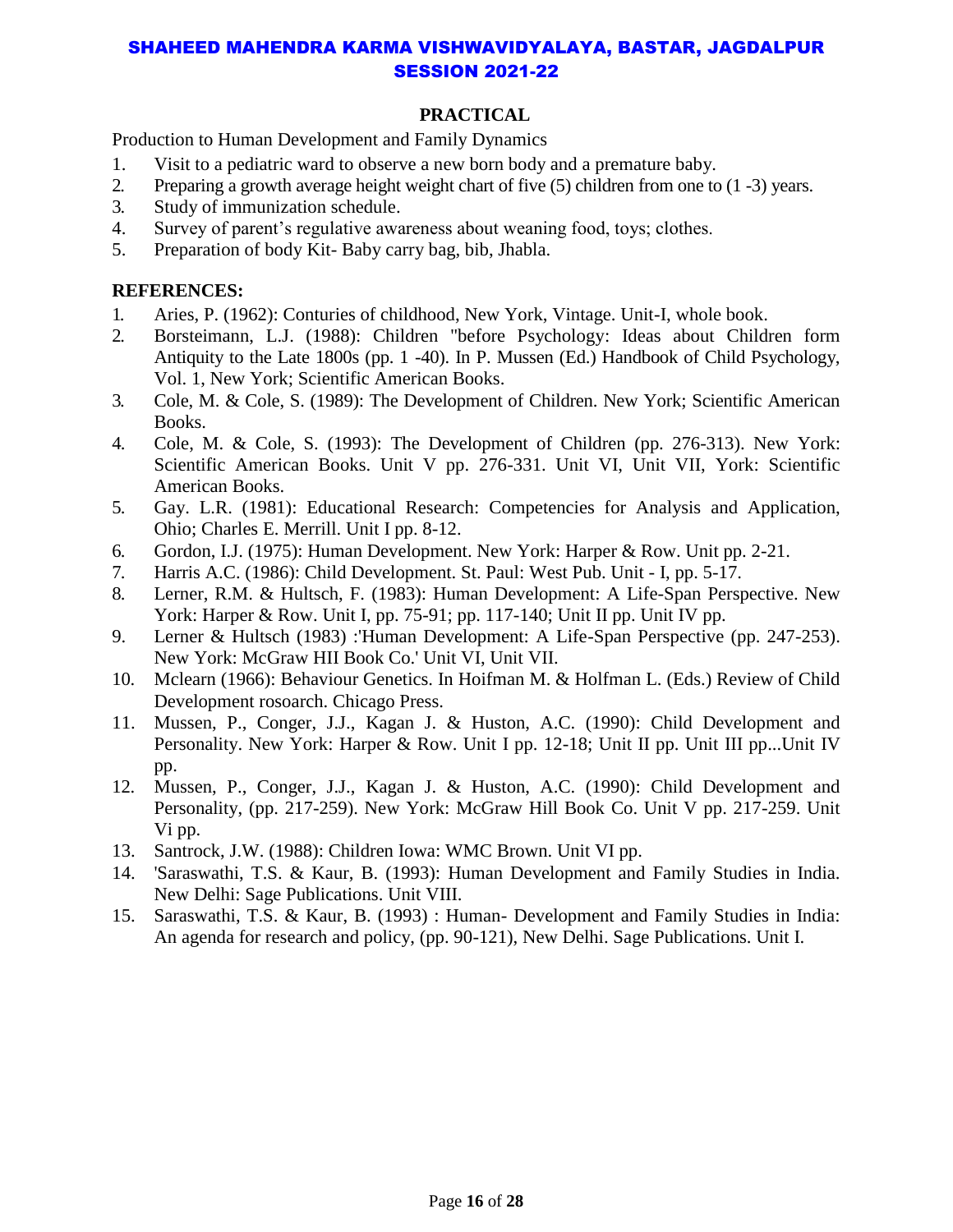#### **B.Sc. (HOME SCIENCE) PART- I Group – III Paper- B TEXTILE AND CLOTHING**

**M. Marks: 50**

#### **FOCUS:**

- **(A)** Variety in clothing depends on variety of textiles. Though very few textiles were known to man earlier, presently, he is seeing newer textiles each one superseding to other. Their performance is also varying. It is essential for a student to have some basic knowledge of these textiles to select the right kind of fabric for specific use.
- (**B**) Clothing is important for protection, comfort, personality and growth in relevant age groups .the course should dealt with ,keeping in view the activities of concerned age group with consideration for safety, ease of care and comfort.

#### **OBJECTIVES:**

To enable students to-

- 1. To acquaint with proper notion regarding choice of fabrics
- 2. To develop skills in clothing construction
- 3. To acquaint with different textiles and their performances
- 4. Impart knowledge on different textiles finishes

# **THEORY**

#### **UNIT–I**

- 1. Introduction of the Subject
- 2. Common Terminologies used in Textile
- 3. Properties of Textile Fibers Classification of the textile fibres: History, composition, types, production & properties
	- Natural Fiber Cotton, Linen, Silk, Wool
	- Man-Made Fiber Rayon
	- Thermoplastic Fiber Nylon

# **UNIT–II**

- 1. Study of Yarn
	- Meaning, Yarn Making : Mechanical  $&$  Chemical
	- Types Simple, Complex, Novelty and Textured yarn
	- number , yarn count ,Yarn Twist
- 2. Methods of fabric construction
	- Weaving: Handloom and its parts.
	- Different types of weaves- Plain weaves, Floting weaves, Pile, Jaquard and Leno weaves.
- 3. Other methods of fabric construction : Felting, Knitting, Crocheting, Braiding & Lacing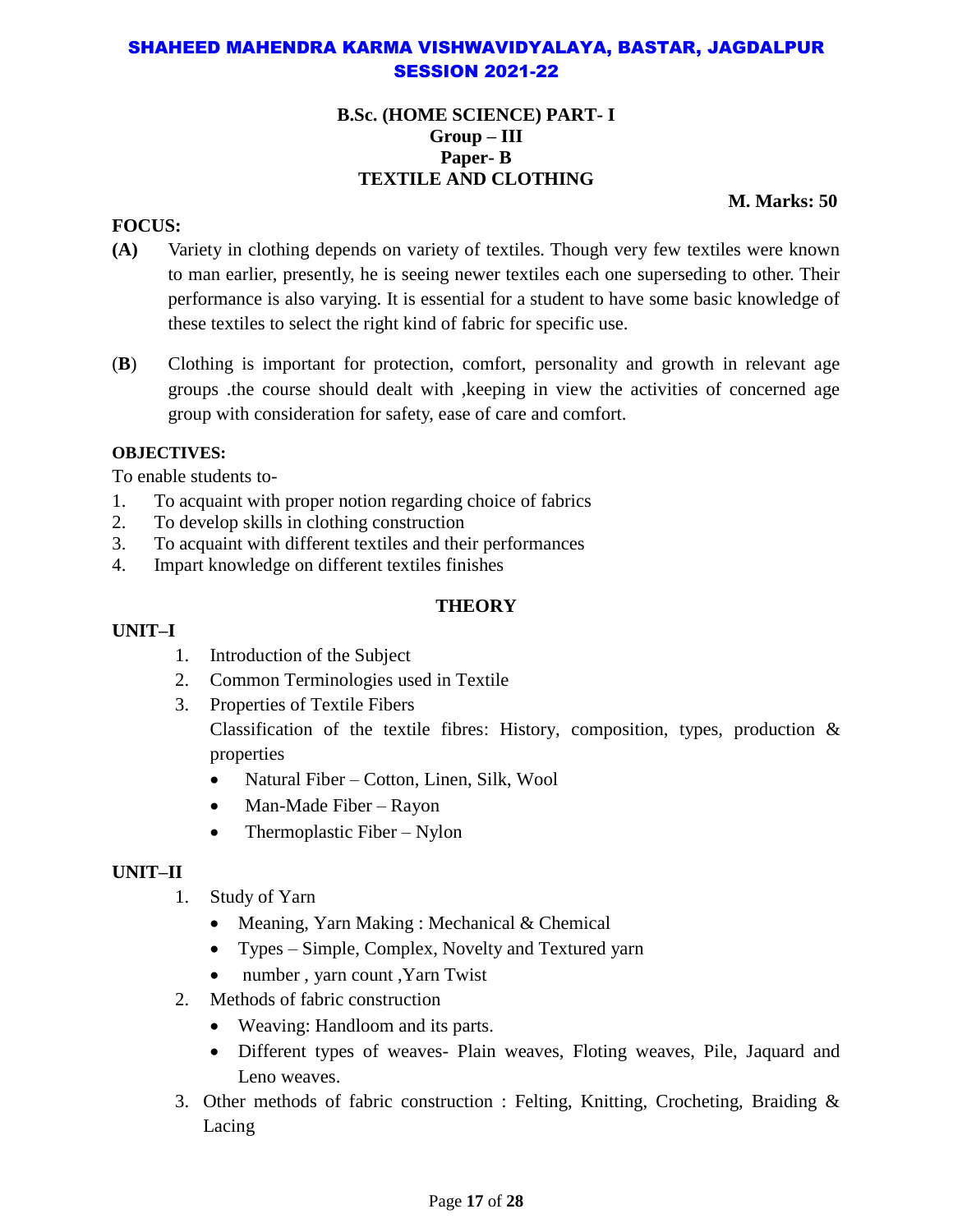# **UNIT-III**

- 1. Finishes: Meaning and purpose
	- Physical finishes: Singeing, Napping, Brushing, Shearing, sizing, shrinking, tentaring, Calendaring etc.
	- Chemical finishes: Bleaching & mercerizing
	- Special purpose finishes: wrinkle resistance, water resistant & water repellent, Flame retardant, crease resistance, soil resistant etc.
- 2. Identification of Fabric
	- Appearance test / Microscopic test
	- Burning test / Creasing test
	- $\bullet$  Breaking test / Tearing test & Chemical test
- 3. Importance of Clothing

# **UNIT–IV**

- 1. Dyes
	- Definition and Classification
	- Different types of dyes : Natural & Synthetic dyes
	- Suitability of various dyes to different fibres
- 2. Dyeing methods of different stages of processing :
	- Fiber, yarn, piece, union  $&$  cross
- 3. Household method of dyeing
- 4. Colour fastness
	- Characteristics of colour fastness
	- Fastness to sunlight ,crocking ,perspiration

# **UNIT-V**

- 1. Printing
	- Its significance
	- Methods of printing : Block, Stencil, Screen & Roller printing
	- Advantages and disadvantages of various methods of printing
	- Faults in different printing methods
	- Preparation of printing paste
	- Preparation of cloth for printing
	- After treatment of printed goods
	- Resist dyed Bandhej of Gujrat and Rajasthan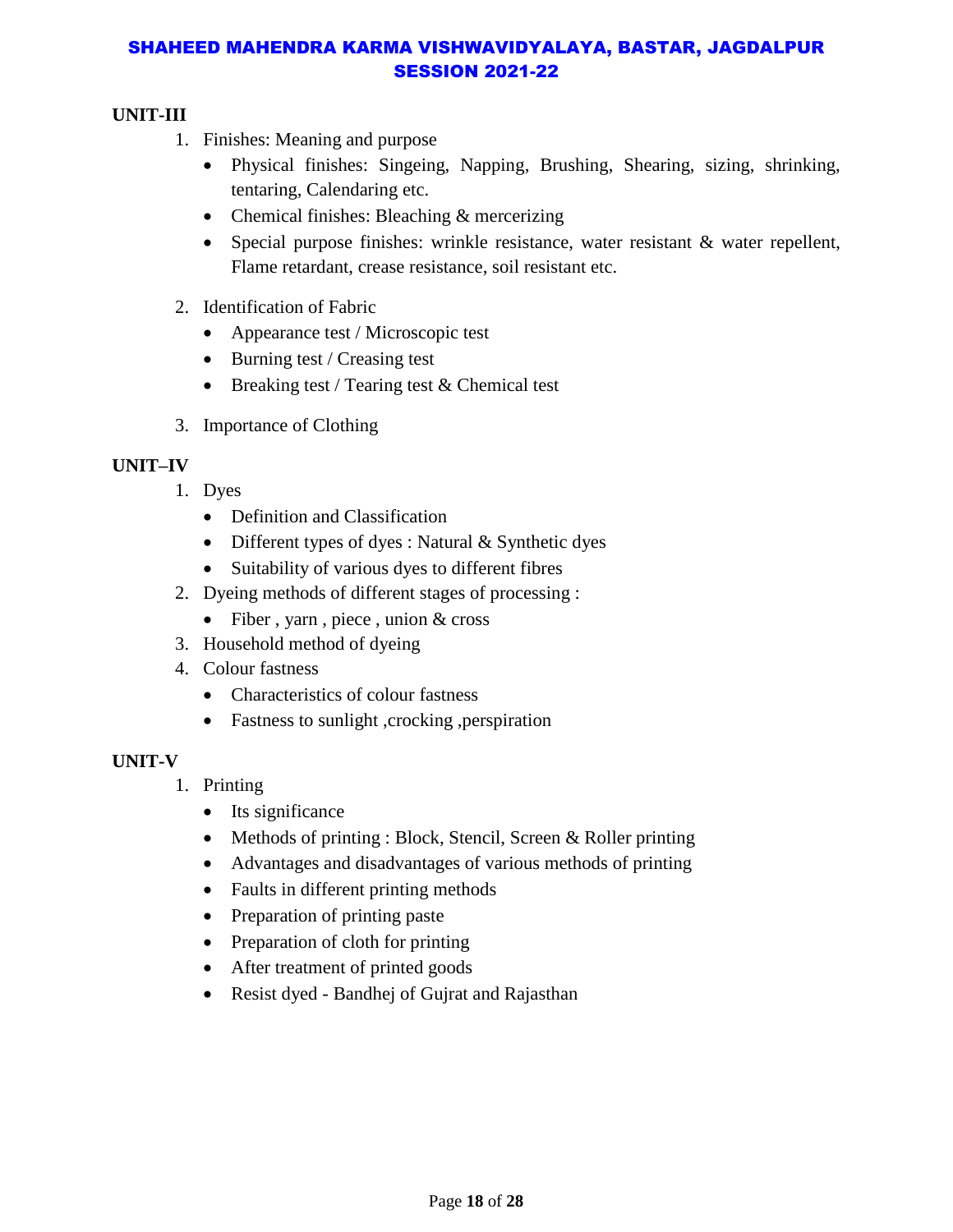# **PRACTICAL**

- 1. Identification of yarn
- 2. Identification of textile fibres:
	- Visual test / Microscopic test
	- Burning test /Chemical test
- 3. weaves and their variations:
	- Plain weave / Twill weave
	- Satin & Sateen weave
	- Honeycomb & Birdseye weave
- 4. Printing
	- Block printing / Screen printing / Stencil printing
- 5. Tie & dye
- 6. Simple dyeing of different fabrics
- 7. Finishing of fabric before dyeing & printing
	- Scouring
	- Bleaching
	- Designing
- 8. Bleaching & whitening
- 9. Starching
- 10. Laundering of cotton, silk, wool and synthetic fabric
- 11. Batik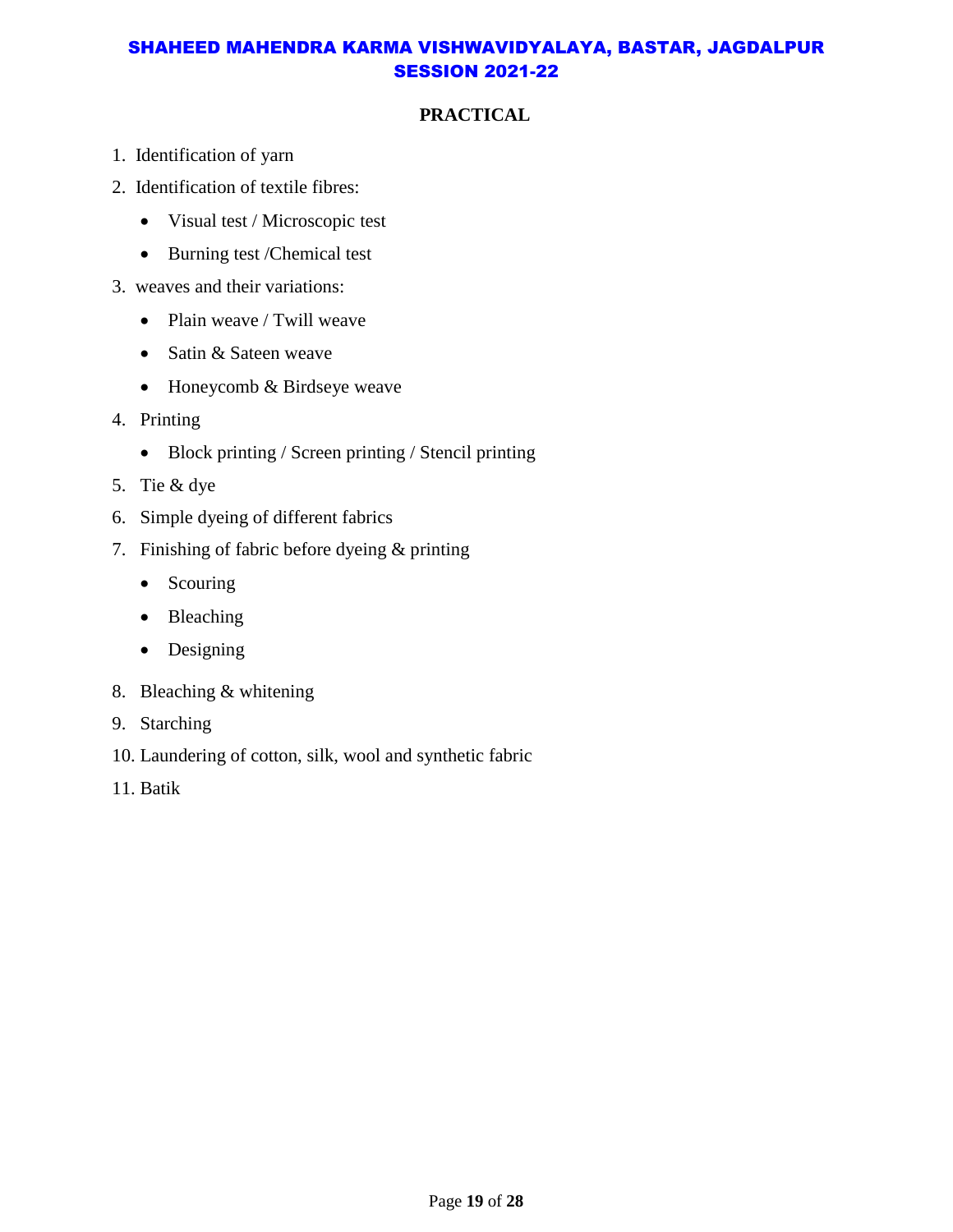#### **B.Sc. (HOME SCIENCE) PART- I Group – IV Paper-A COMMUNITY DEVELOPMENT**

**M. Marks: 50**

## **FOCUS**

The focus of the course is on the evaluation of approaches to community development in general and in our country in particular. The course focuses on the structure of rural and urban communities, the systems comprising of interacting structures and interlocking of these to form the existing society. It will also indicate the relationship of social change to changes in the structures and systems that exist. It is expected to help students to orient themselves to be part of the development process.

#### **OBJECTIVES: To enable students to**

- 1. Be aware of the approaches to development
- 2. Develop faith in the capacity of the people, to take responsibility for their own development.
- 3. Understand the existing support structures for development efforts.
- 4. Understand the role of non Govt organizations in community development.
- 5. Understand the socio economic structures and systems that make up the rural and urban communities.
- 6. Understand the meaning of social change through development plans and programs in the context of the exiting socio-economic structures and systems.
- 7. Recognise one's own role in the development process.

# **THEORY**

#### **UNIT-I Development:**

- a. Definitions, types large scale and centrally planned and small scale and locally planned.
- b. Goals, the purpose of developmet processes of development the input process and social action process.

#### **Historical Perspective of Development Approaches:**

- a. The Capitalistic approach.
- b. The welfare approach
- c. The Gandhian approach
- d. The modernisation approach
- e. The institutional and social justice approach

#### **Critical Development Issues**:

- a. Massive poverty
- b. Food security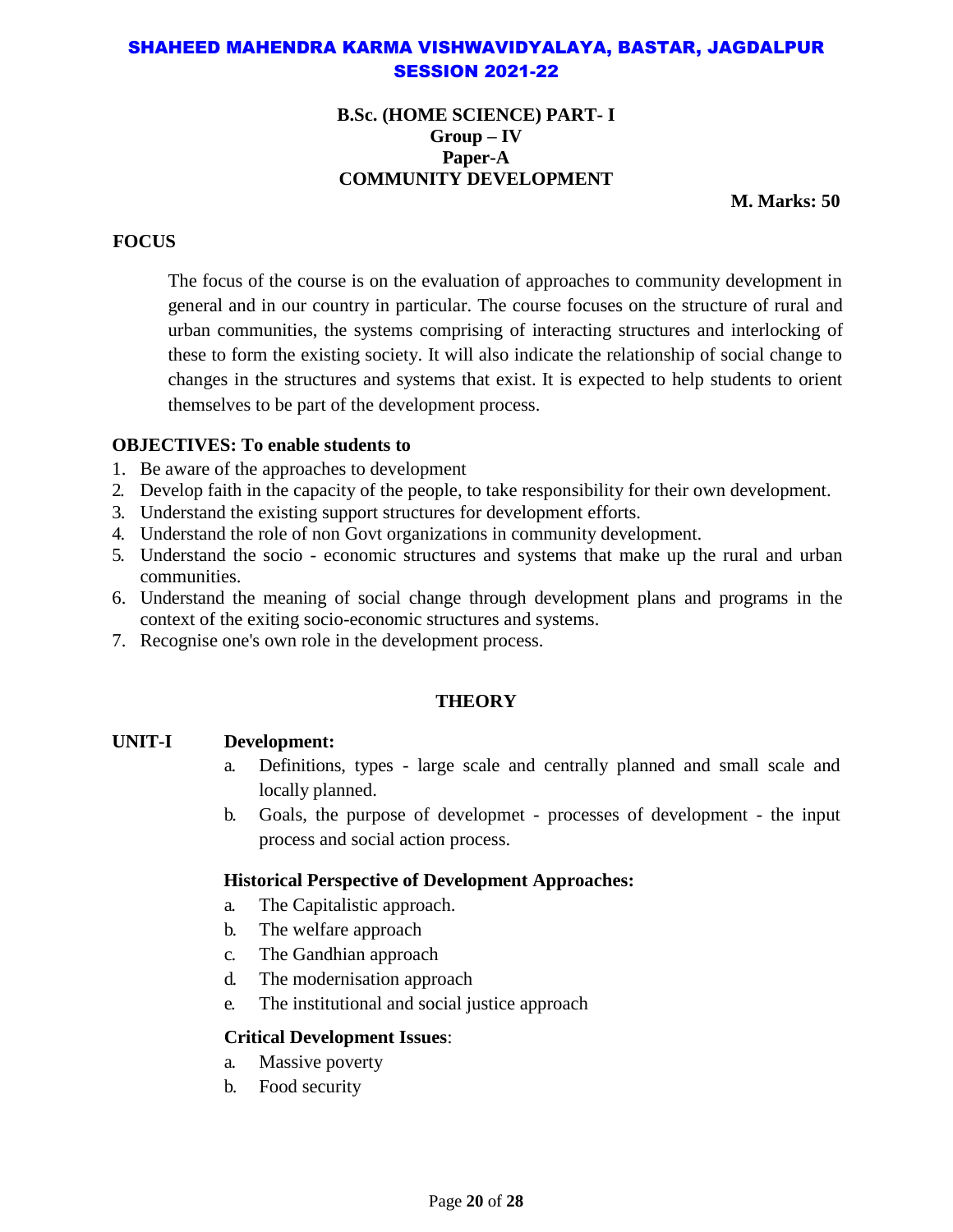#### **Community Development in India**:

a. Evolution of community development programme in India since Independence.

# **UNIT-II Support structures and their Functions**:

- a. Central Social Welfare Board
- b. State Social Welfare Board
- c. National Level Voluntary Agencies such as CAPART, KVIC.
- d. Elected Panchayats.

#### **Community Development Programme Approaches**:

- a. Multi-purpose
- b. Target group
- c. Growth centred
- d. Area
- e. Minimum needs
- f. Antyodaya
- g. Integrated

#### **Home Science and Community Development**:

Scope of Home Science Extension for meaningful participation in community development in India

# **UNIT-III (a) Analysis of Social Relations of Groups Social Stratification -Caste System**

# **(Micro/Macro)**

Differential ranking of groups as superior and inferio caste-groups; changes that have taken place/expected; abolition of untouchability, inter-caste collaboration, fusion of sub-castes; impact of reservations; social inequalities - extent of acceptance or opposition.

- (4) Community development organization.
- (5) Role of audio visual aids in community development.
- **UNIT-IV** Poverty Analysis (Micro/Macro) causes of poverty and The number and proportion of poor (in general and with reference to gender in particular) prevalence of hunger and malnutrition, availability and accessibility to drinking water and sanitation facilities, health facilities, clothing and housing facilities, education facilities. Unemployment pattern and indebtedness; causes of poverty and inequalities; programs for poverty alleviation. Poverty line.

# **Social Relations in Religion and Culture (Micro/Macro)**

- a. Religions represented the role of religion in the lives of people.
- b. Popular expression of beliefs and attitudes that promote fatalism or confidence in themselves.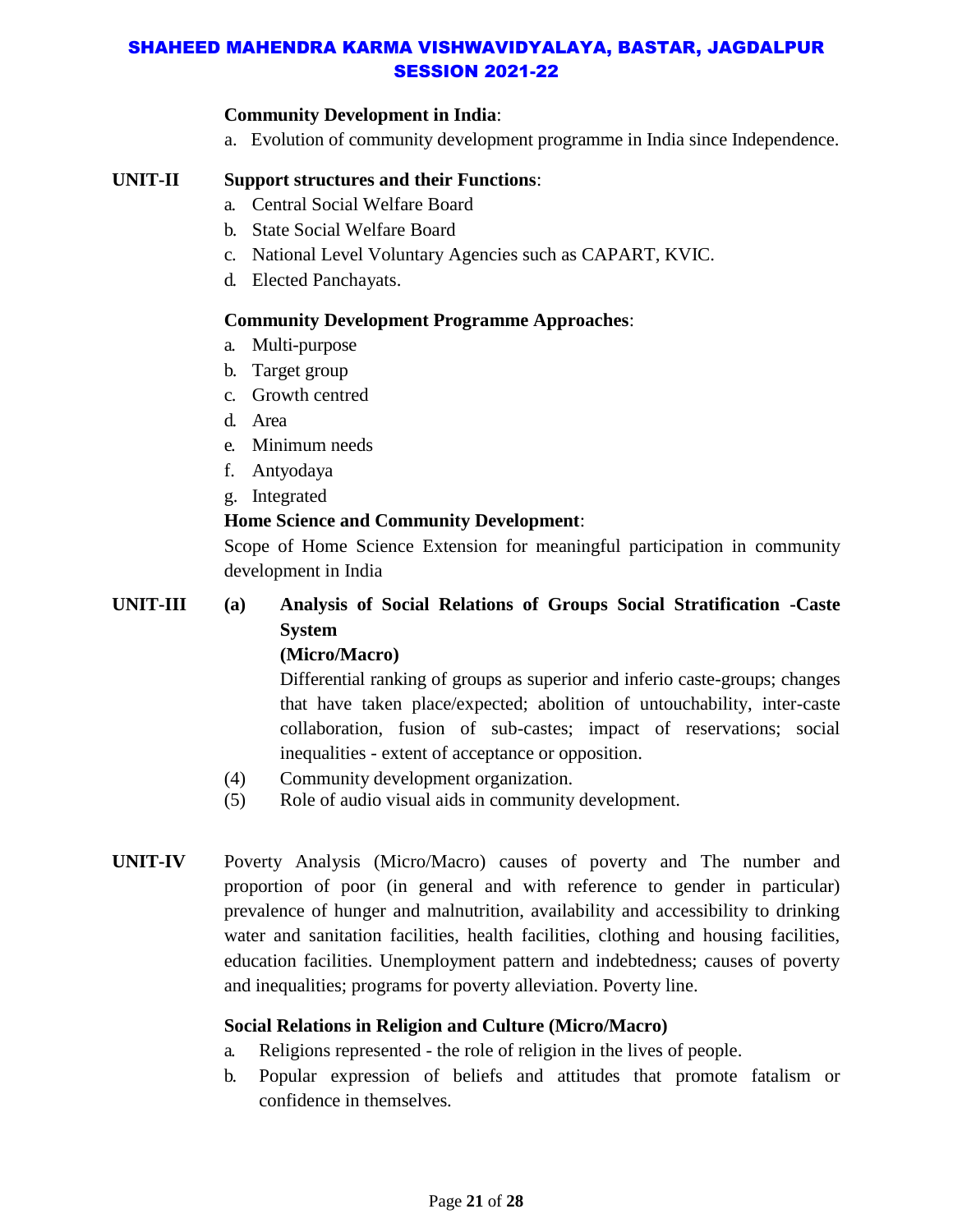c. Religious and cultural customs and organisational opatterns that oppose the values of social justice, equality, liberty and solidarity.

#### **UNIT-V Analysis of Social Relation to Environment (Micro/Macro)~**

- a. Customs, mores, rules, regulations that are eco-friendly and that are not eco-friendly.
- b. Changing patterns of production and consumption-organic farming, soil and water conservation measures, recycling of wastes, use of bio-degradable articles etc., impact of these in the communities

#### **Gender Analysis –**

- **a.** The concept of Gender as distinct from sex.
- b. The division of labour.
- c. Access and control of resource.
- d. Changes in the means of gaining access to resources

#### **Approaches and Methods of Socio-Economic Analysis-**

- **a.** Rapid Rural Appraisal
- b. Participatory Rural Appraisal
- c. Surveys, case studies, observation
- d. Participant observations.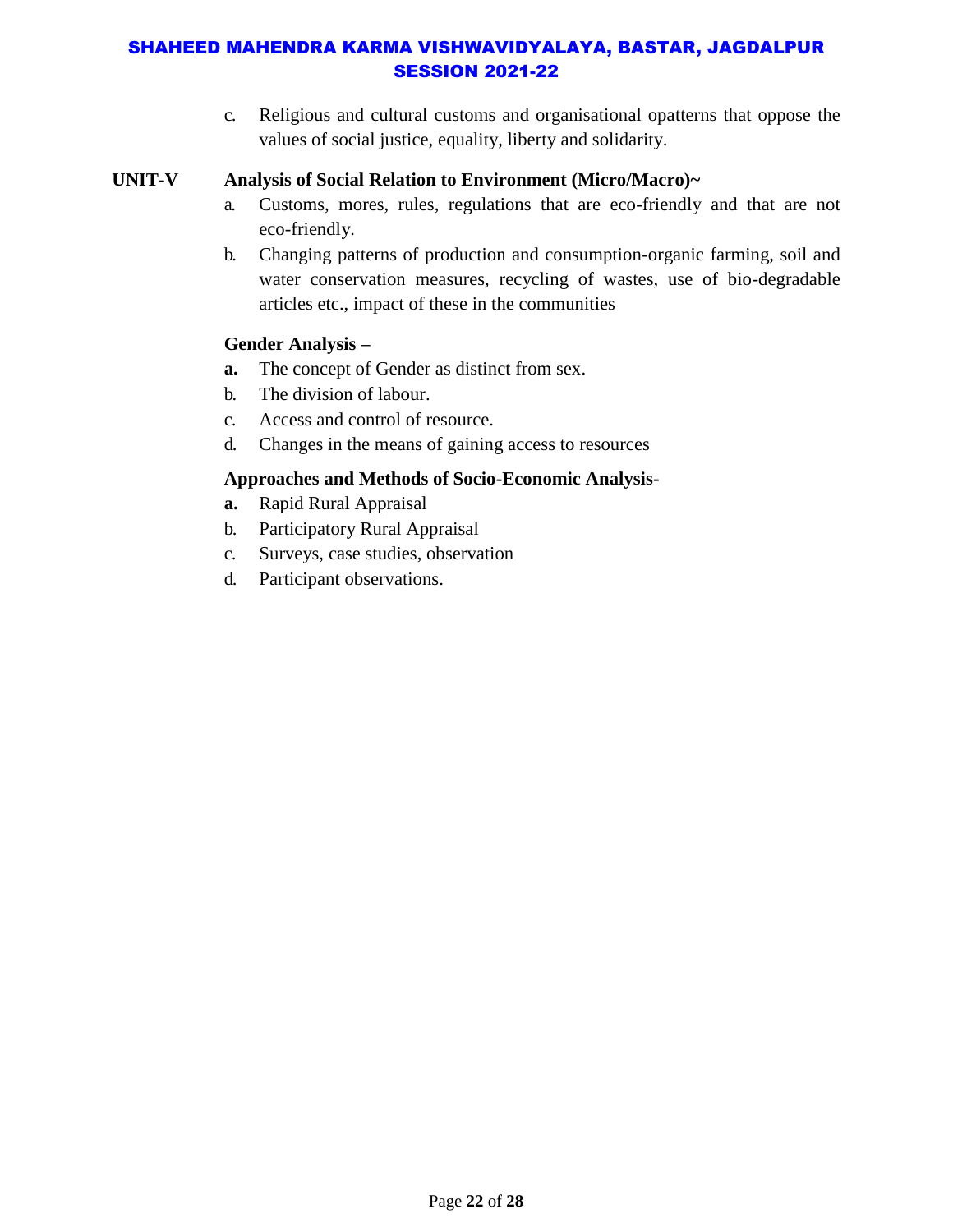# **PRACTICAL**

#### **Field Experience in Village(s) / Urban Slums**

- a. Practical use of RRA / P R A Methods
- b. Reporting on Socio-economic analysis of the rural / urban community
- c. To select, Plan, preparation .& use of different-audio visual aids., aids, i.e. Chart - Educational, Tree Chart, Flow. Chart., Suspense Chart.- Posters - Cartoons Pemphlets Puppets.
- d. Conduct of survey based on Unit IV  $&$  V of Theory Papers, (any two)
- e. Organising group demonstration.

#### **REFERENCES**:

- Desrochers, John (1977): Methods of Sociotal Analysis, Bangalore, India Contre for Social Action.
- Desrochers, John (1980): Casto in India Today, Bangalore, India, Centre for Social Actions. Desrochers, John (1984): Classes in India Today, Bangalore, India, Centre for Social Action. Dietrich, Gabriele (1978): Culture, Religion and Development, Bangalore, India, Centre for Social Action.
- Desrochers, John (1984): India's Search for Cevelopment and Social Justice, Analysis of Indian Society. The Development Debate, Bangalore, India, Centre for Social Action. Dhurate, Barreto (1984): India's Search for Development and Social Justice, Analysis of Indian Society. The Indian. Situation, Bangalore, India, Centre for Social Action. Chamber, Robert (1.992): Rural Appraisal, Rapid, Relaxed and Participatory, Discussion paper, 311, IDS, Sussex University, Brighton, BNI 9E, England.
- Mukherjee, Neel (1992): Villagers' Perception of Rural poverty through the Mapping methods of participatory Rural appraisal or participatory Learning Methods: PRA / PALM Series, No. 2, Service Road, Domlur Layout, Bangalore - 560071. MYRADA'.
- Engberg, Lila E. (1990): Rural Households and Resource Allocation for Development An Ecosystem Perspective, Guidelines for Teaching and Learning, Rome, FAO. Singh, K. (1980): Principles of Sociology, Lucknow, Prakashan Kendra. Thingalaya, N.K. (1986): Rural India - Real India, Bombay, Himalaya Publishing House. Alvinyso (1990): Social Change and Development, Madras, Sage Publications Pvt. Ltd. Subramaniya, K.N. (1988): Economic Development and Planning in India, New Delhi, Deep and Deep Publication.
- Desai, Vasant (1990) a Study of Rural Economics Systems Approach, New Delhi, Himalaya Publishing House.
- Agarwal A.N. (1985): Indian Economy PRoblems of Development and planning, Madras, Wiley Eastern Ltd.
- Mann, Peter H. (1985): Methods of Social Investigation, Basil Blackwell. Oakley, Peter and David, Marsden (1984): Approaches to Participation in Rural Development - Published on behalf of the ACC TAsk Ferce of Rural Development, Geneva, International Labour Office.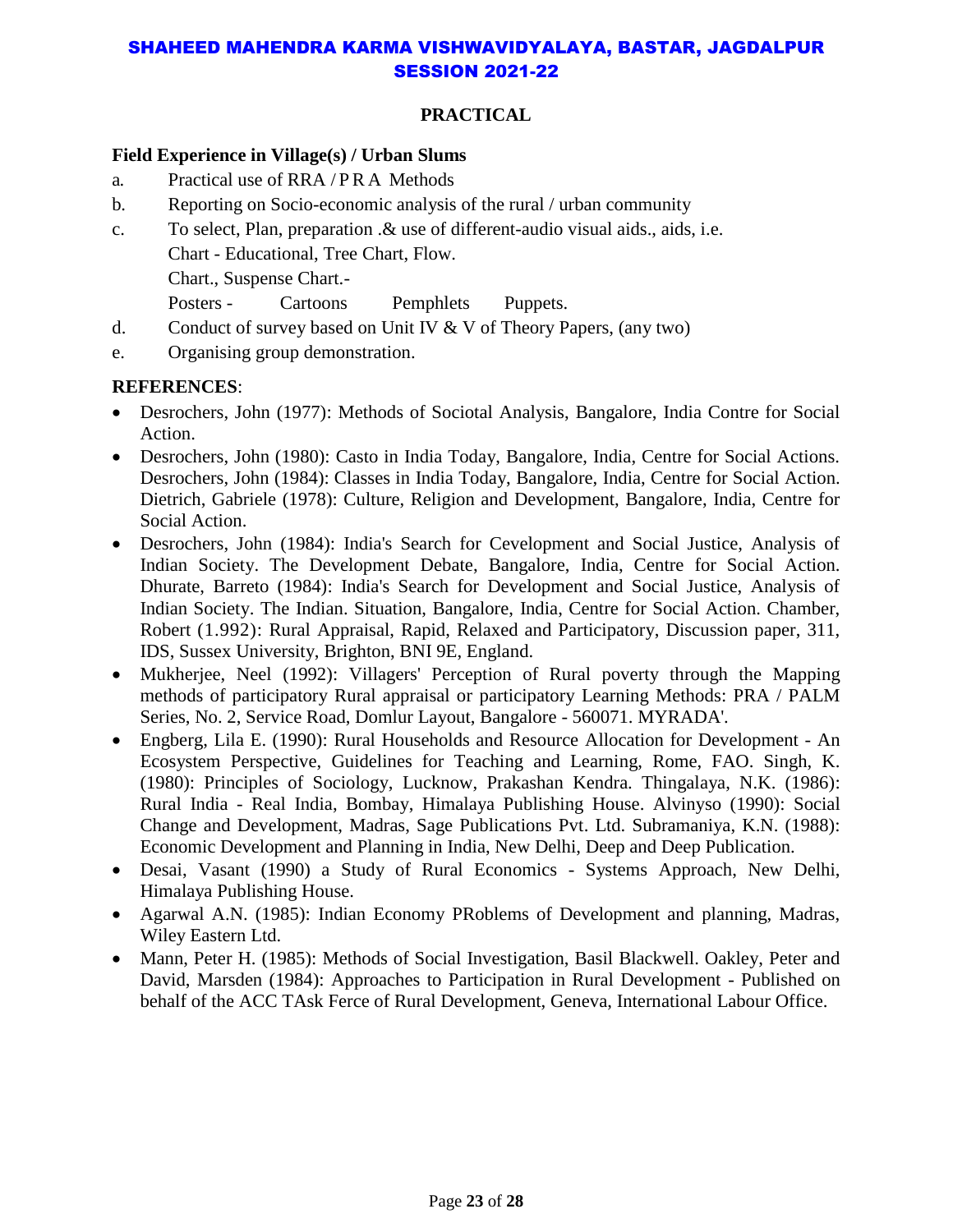# **B.Sc. (HOME- SCIENCE) PART- I Group – IV Paper-B PERSONAL EMPOWERMENT AND COMPUTER BASICS**

**M. Marks: 50**

#### **FOCUS:**

This course is designed to create awareness and understanding of the need for empowerment and motivating the student towards higher goals and challenges of selfimprovement. The focus is on the adolescent moving towards making choices, developing competencies and skills for handling responsibilities of self-growth and  $\land$  interpersonal relationships in personal and professional spheres. The thrust of this course must be in the Indian context, creating pride in and respect for cultural heritage and values. The teaching approach should be truly a "facilitator"- convinced and committed to the cause of empowerment of youth.

The Purpose of inclusion of this course must be viewed as "offering opportunities, motivation, information and skills" for enhancing the total outlook (perspectives) of the young student particularly girls. Hence the thrust is on development, women and the concept of Home Science education as holistic education with interface (and intergration) of professionalism and qualitative development of individuals and families. The teacher (facilitator) for this course must share such an- outlook and be oriented towards the same to be really effective. Also the typical examination oriented approach should be replaced by promoting dynamism, visionary zeal and motivational ethos in the classroom.

This course is designed to give basic inputs to students on Computers and their functioning and hands-on experience.

The awareness of the basic applications of computers as the tool for education, information and research is to be created and emphasized. The teaching learning process should include demonstrations and hands-on experience for all the students. Individuals, families and community.

#### **OBJECTIVES:**

The student will

- 1. become aware of the need, competencies and skils to be developed **for** empowerment and be motivated for self improvement/self -enhancement.
- 2. become aware of the role of empowerment of women from the perspectives of personal and national development;
- 3. become aware of the interdiscipiinarity of Home Science education and its potential for personal and professional enhancement.
- 4. Become sensitized to some pertinent contemporary issues that affect the quality of life of individuals, families and community.
- 5. Know the basics of computers;
- 6. to be able to use computers for education, information and research.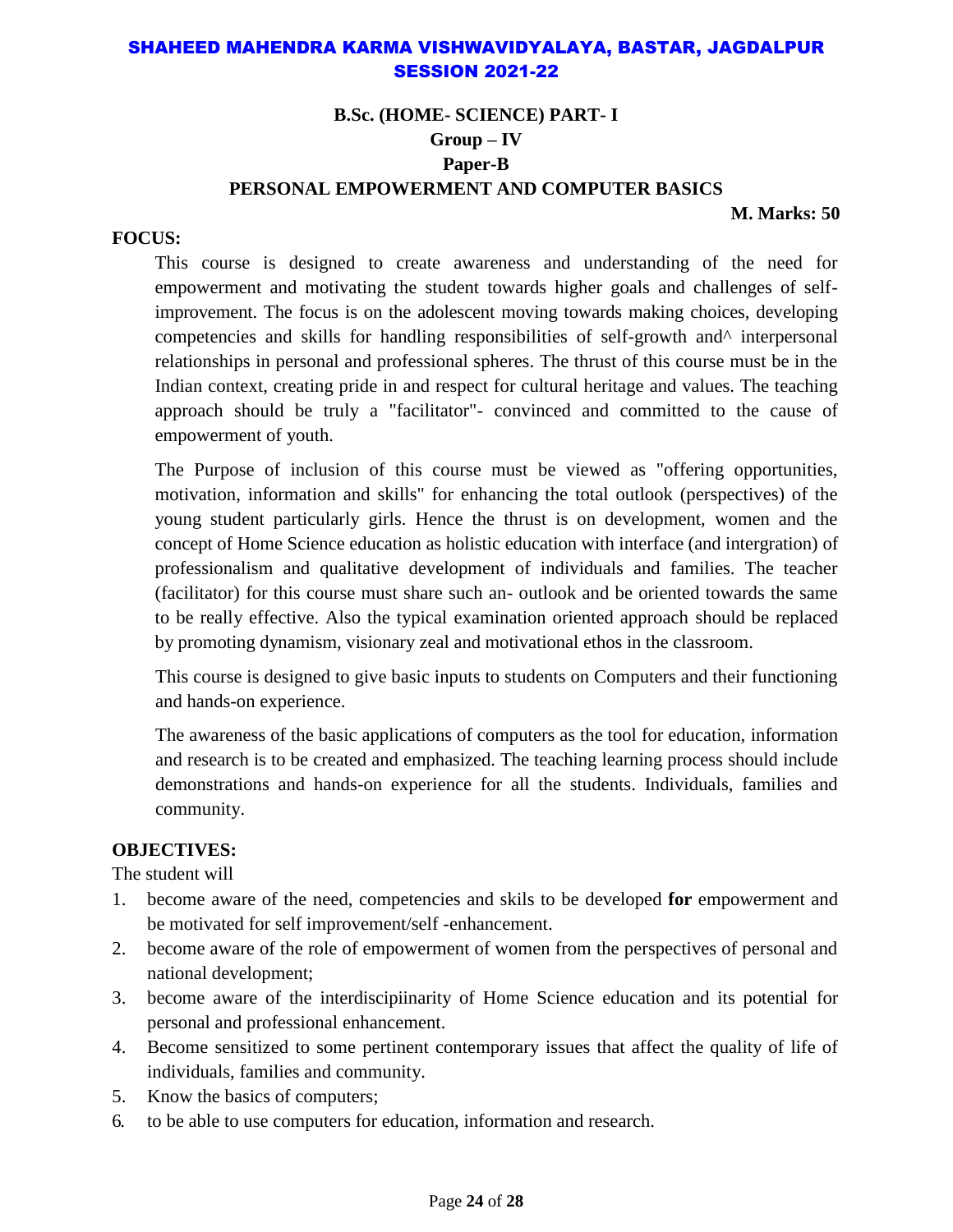#### **NOTE:**

Practical based and participatory teaching-learning methodology to be utilized : not conventional lectures. Dynamism on the part of the teacher is essential for successful outcome of the course.

#### **THEORY**

#### **UNIT-I Personal Growth and Personality Development (Through exercises, role play, discussions)**

- a. The challenge: understanding and managing oneself: being aware of one's strenghts and weaknesses.
- b. Personality Development: Factors and influences: emotional and motivational aspects; assertion vs. aggression.
- c. Peer pressures: Issues and management; group conformity and individualism as co-existing aspects.
- d. Conflicts and stresses simple coping strategies.
- e. Adjustment amd readjustment to changing needs and conditions of contempo rary society (technological changes, social changes, changes in values)

#### **UNIT-II Empowerment of Women**

- a. Women and Development: The personal, familial, societal and national perspectives.
- b. Capacity building for women: Education, decision-making abilities and opportunities, awareness and information on legal and political issues.
- c. Women's organizations and collective strength: Women's action groups, women's participation in development initiatives.
- d. Study and discussion of life histories, case studies of illustrious Indian women from different walks of life (eg. Indira Gandhi, Jhansi ki Rani, Medha Patkar, Kiran Bedi,' Vijayalaxmi Pandit, Sudha Chandran, Anutai Wagh, Ha Bhat, Bhanvari Devi)

Brief sketches/ profiles of women's organization and collective and activist efforts to improve the quality of life or tackle issues of concern (e.g. SEWA, Women's co-operaatives, WIT).

**Note**: Students must be sensitized and made aware through assignments to identify and study the contributions of women in their own regional areas as also in the context of national perspectives. Cases of individual and collective / organized women's strengths must be discussed with examples from local / regional / levels. Each student may prepare profiles of one individual and one collective group.

#### **UNIT-III Home Science Education as Empowerment**

1. The interdiscipiinarity of Home Science Education.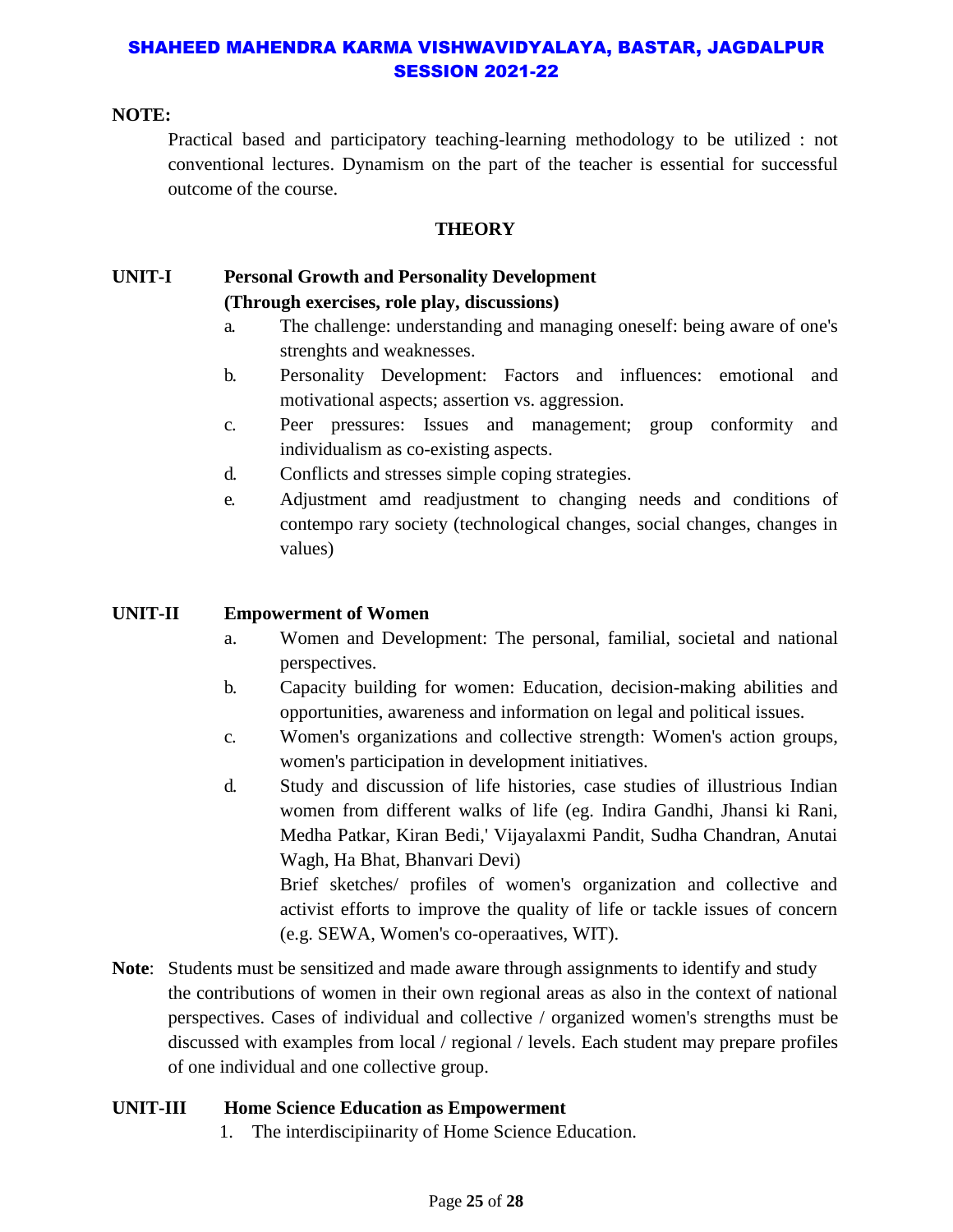- 2. The role of Home Science Education for personal growth and professional development.
- 3. Home Science as holistic education with integration of goals for persons, enhancement and community development.

# **UNIT-IV Some Significant Contemporary Issues of Concern**

- a. Gender issues: inequities and discriminations, biases and stereotypes; myths and facts.
- b. Substance abuse: Why and how to say no.
- c. Healthy Habits: In relation to physique, to studies, to heterosexual interests.
- d. AIDS: Awareness and education.
- Note: Teachers/facilitators must be knowledgeable and equip themselves sufficiently; orientations/training sossions for tacilitatory .....

# **UNIT-V Computer Fundamentals**:

- a. Overview about computers
- b. Components of a computer
- c. Input/output devices
- d. Secondary storage devices
- e. Number Systems: Decimal, Binary, Octal, Hexadecimal
- f. Representation of information: BCD, EBCDIC, ASCII
- g. Representation of Data: Files, Records, Files
- h. File organization and access
- i. Security and safely of data.
- j. Introduction to Operating Systems.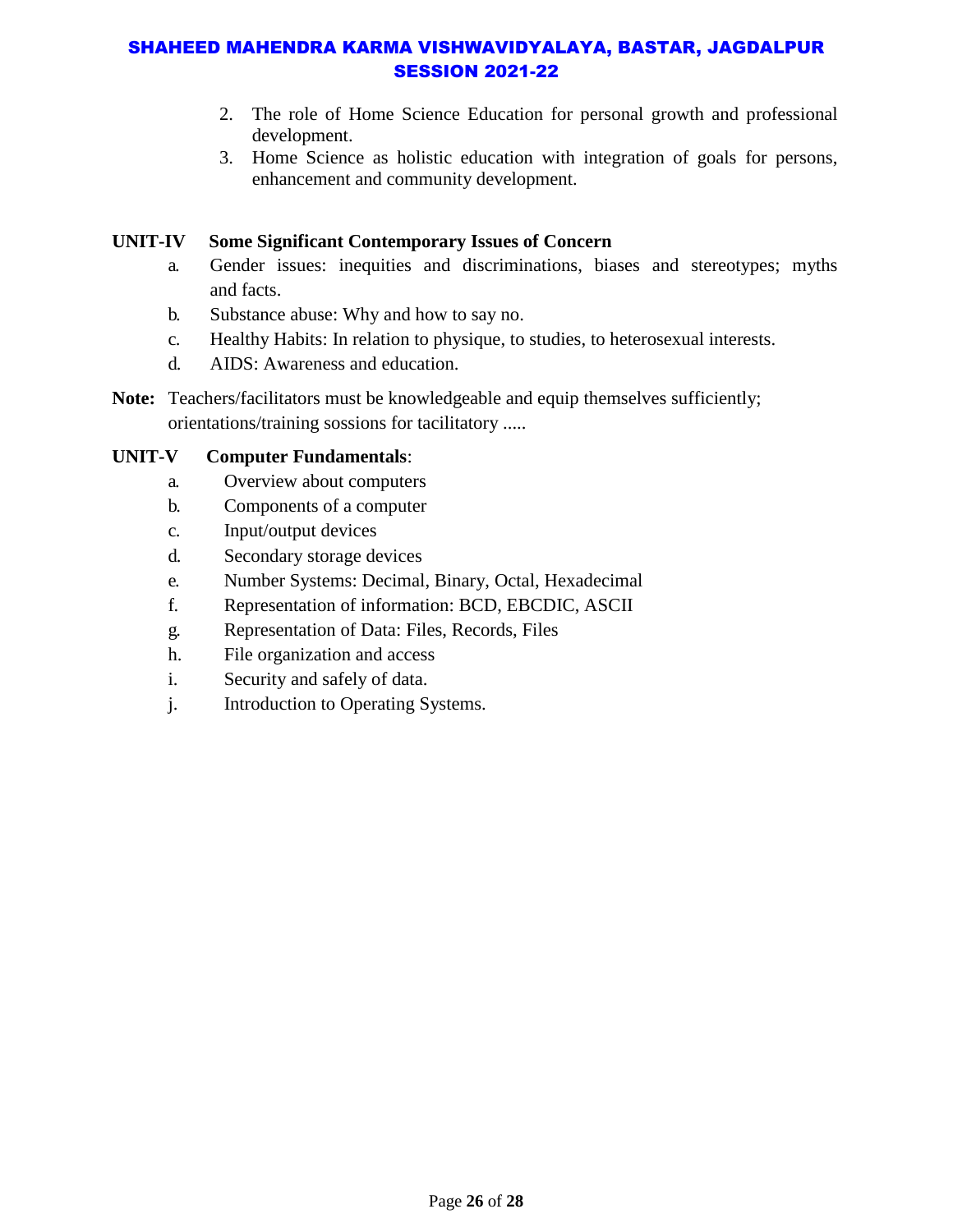# **PRACTICAL**

#### **1. COMPUTER BASICS**

- a. Introduction
- b. Exploring the Desktop
- c. Running multiple programmes
- d. Accessories
- e. Control Panel
- f Managing Documents and Folders

#### **2. MS Word**

- a. Starting MS-WORD
- b. Creating and formatting a document
- c. Changing Fonts and Point Size
- d. Table Creation and operations
- e. Autocorrect, Auto Text, Spell Check, Thesaurus
- f. Word Art, inserting objects
- g. Mail merge, letter, label, envelope
- h. Page set-up, Page preview
- i. Printing a document

#### 3**. MS-Excel**

- a**.** Starting Excel
- b. Work Sheet, Cell, Inserting Data into Rows/Columns
- c. Alignment,Text-wrapping
- d. Sorting data, Auto sum
- e. Use of functions, referencing formula cells in other formulae
- f. Naming cells and ranges, Goal seek
- g. Generating graphs
- h. integrating Worksheet, data and charts with WORD
- i. Creating Hyperlink to **a** WORD document
- j. Page set-up, Print Preview, Printing Worksheets.

#### **4 Internet**

- a**.** Genesis and use of Internet
- b. Software and hardware tequirments for Internet
- c. Accessing the Internet, Web Page, Unsing a Search Engine, Accessing the Internet from MS-Office applications

# **REFERENCES**:

- 1. Adair, J. (1992): The action Cenytrod Loaders, Bombay, Jaico Publishing House.
- 2. Antony, M.J. (1989): Women's Rights, New Delhi, Hind Pocket Books Pvt. Ltd.
- 3. Bhattacharya, R. (1987): Career Management: A NEw Challenge, Vol. I, New Delhi Enkg.
- 4. Chandrashekhar R. (1992): (Ed) Women's Resource and National Development A Perspective, New Delhi; Gaurav Publishing House.